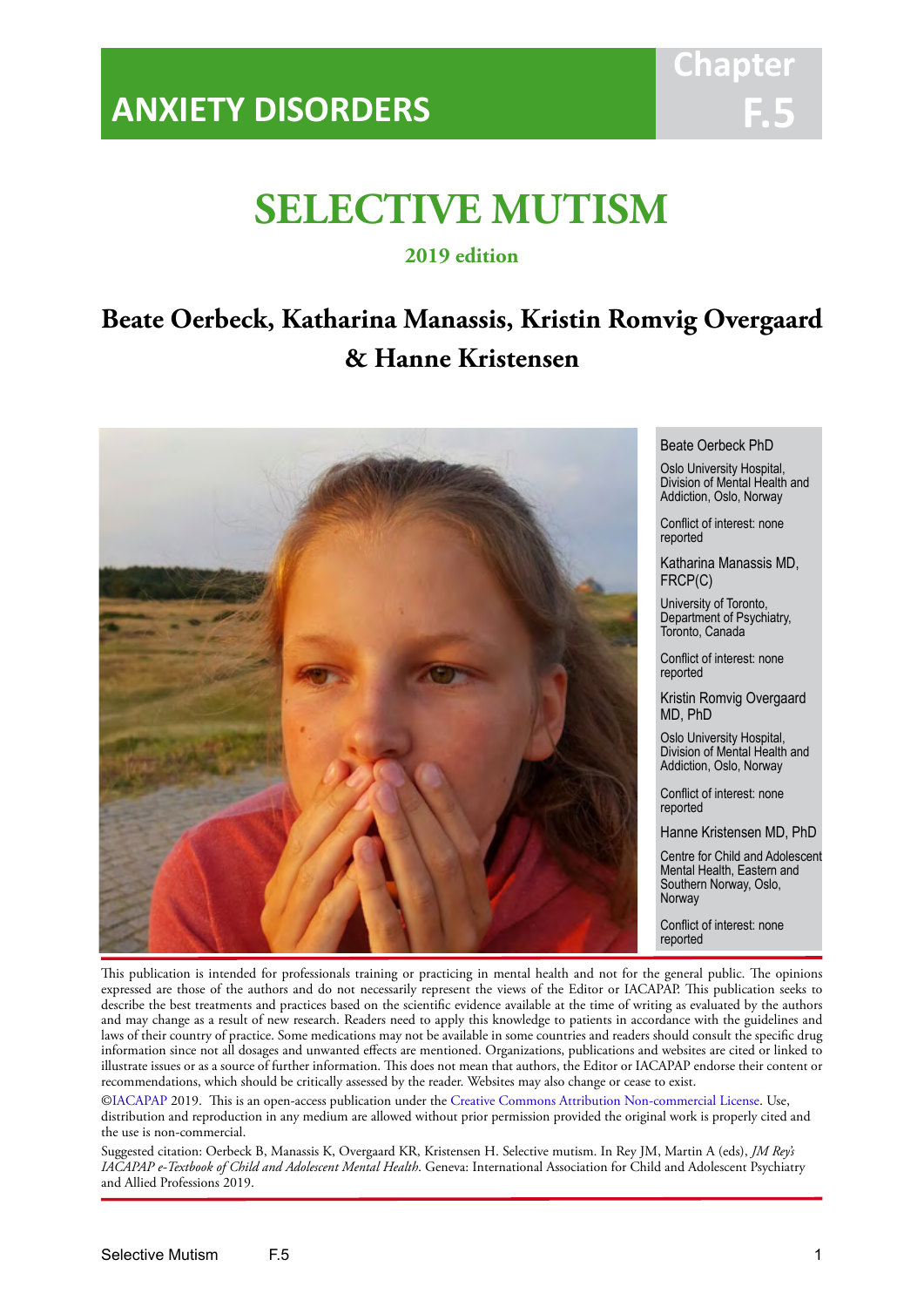Selective mutism (SM) is a disorder characterized by a consistent failure to speak in specific settings (e.g., school, social situations) despite speaking normally in others (e.g., at home). SM is a relatively rare but serious condition that causes significant social and academic impairment if left untreated. Since the publication in 2013 of the Diagnostic and Statistical Manual of Mental Disorders (DSM-5) (American Psychiatric Association, 2013), SM has been classified as an anxiety disorder and the name changed from *elective* mutism to *selective* mutism, reflecting a shift in the understanding of SM from an act of will to a lack of ability to speak in specific situations. This chapter reviews the clinical presentation, prevalence, course, etiology, diagnosis, assessment, and treatment of SM with emphasis on aspects relevant to practicing clinicians.

| Table F.5.1 Shifts in the understanding of selective mutism over time |  |
|-----------------------------------------------------------------------|--|
|-----------------------------------------------------------------------|--|

| 1877                                   | 1934                              | 1994                                                                                                    | 2013                                                     |
|----------------------------------------|-----------------------------------|---------------------------------------------------------------------------------------------------------|----------------------------------------------------------|
| Neurologist                            | Child psychiatrist                | DSM-IV:                                                                                                 | $DSM-5$ :                                                |
| Adolph Kussmaul:<br>Aphasia voluntaria | Moritz Tramer:<br>Elective mutism | Selective mutism classified among<br>disorders first diagnosed in<br>infancy, childhood, or adolescence | Selective mutism<br>classified as an<br>anxiety disorder |

## **CLINICAL PRESENTATION**

The cardinal symptom of SM is the failure to speak in certain situations, most notably in kindergarten or school. Thus, symptoms are typically context specific. This discrepancy in speaking behavior is central to the disorder but it often leads to misunderstandings and suspicion as both teachers and parents tend to think that children behave in all situations the way they observe themselves (e.g., if a child does not speak at school the teacher may think that she does not speak at home either). SM can also be person-specific (e.g., the child may be mute with some persons but not with others). Different individuals may increase or lessen symptoms considerably within the same situation. For example, friendly, funny people who talk and keep the "conversation" going independent of the child's active participation, are helpful. Children with SM often find it easier to talk to other children compared to adults. Some will occasionally be able to whisper to a best friend at school. The video clips illustrate the clinical features typically found in SM.

A feature of children with SM is that they differ widely in their ability to use nonverbal communication (e.g., eye contact, gestures, nodding and pointing). While some use nonverbal communication effectively, others are noncommunicative and might not even laugh or cough in front of others. The latter are often unable to express their needs (going to the toilet, hunger, thirst, or pain), highlighting the potential seriousness of this condition.

 *"I can't start to talk, because then everybody will just talk about what I do…"*

(Adolescent boy)



Click on the image to view a video clip of child with selective mutism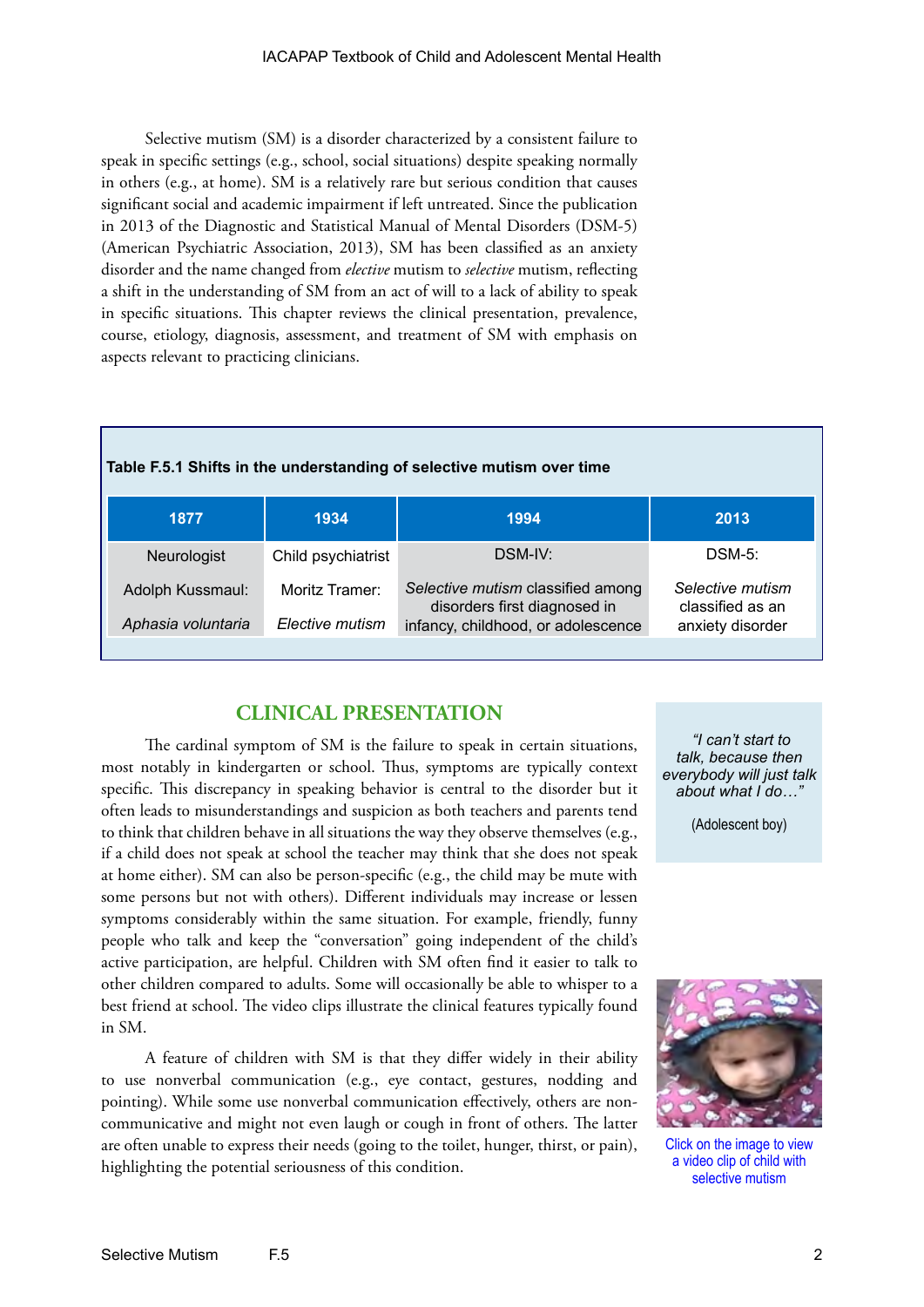In spite of the considerable stress experienced at school, school refusal is rare. SM is often comorbid with other anxiety disorders, especially social anxiety disorder, and with neurodevelopmental disorders, especially language disorders. Immigrant, bilingual children are overrepresented.

The clinical vignette of Ann illustrates the temperamental traits often found in children with SM. It also illustrates how inability to speak may be different in different settings, which may cause frustration due to people thinking that mutism is deliberate.

Typically SM has onset between 2 and 5 years of age but is usually not recognized until children start school, where speaking is an integral part of the learning and socialization processes. Children with SM are generally afraid to make mistakes and dislike being the focus of attention. Their "solution"—muteness and, sometimes, trying to be invisible—becomes part of the problem. When they occasionally *do* talk, they get everybody's attention, which they find anxietyprovoking, perpetuating mutism in a vicious circle.

Children with SM are often asked why speaking is so difficult; they generally find it hard to explain. Some older children with SM have described the feeling of having a great lump in the throat hindering speech. Children with SM exhibit significant social and academic impairment (Carbone et al, 2010; Remschmidt et al, 2001; Bergman et al, 2002). The video clips on the right side illustrate the typical symptoms in two children, a boy and a girl

#### **Ann**

Ann, a 5-year-old girl, was referred to the mental health services because of suspected SM. Her mutism had lasted since she started in kindergarten at age three. Both her parents and teachers had hoped that her muteness would improve spontaneously and thus postponed seeking help. Now, they worried that her lack of speech would continue at school and wanted help.

Ann had developed normally but parents described her as shy and "slow to warm up" in new situations and when meeting strangers. Both parents recognized this temperamental trait in themselves and her mother still struggled with social anxiety.

At home, Ann was a lively and happy girl. She spoke freely with both parents, her younger sister and a playmate. When the extended family was visiting, she talked to her grandparents on her mother's side but not to her father's parents, making them unhappy. They thought that her not speaking was deliberate and argued for putting more pressure on her to speak, resulting in conflict with the parents.

Outside the home, Ann spoke to her parents when no one was within earshot, but her parents had to speak for her in all situations, like in shops and at the dentist. When invited to a friend's party, she would go if a parent joined her but she did not talk.

In the kindergarten, Ann seemed happy but did not speak to either adults or children. She talked to her parents in the cloakroom but got silent when others appeared. However, she used gestures freely and communicated well with teachers and peers by nodding and pointing. She was always included in play and the other children often spoke for her and did not seem bothered by her lack of speech. This behavior stood in contrast with her first few months in kindergarten. At that time she cried extensively when the parents left and did not communicate with gestures. The increased nonverbal communication and general behavior in the kindergarten raised hope of a spontaneous remission of her mutism.

*"I'd really like to talk to you but something, and I don't know what it is, makes it impossible for me…"*

(Adolescent girl)



Click on the images to view a documentary (Help Me to Speak) that follows two children with selective mutism. Part 1 (above, 12:15) and part 2 (below, 13:11) illustrate the symptoms and behavior.

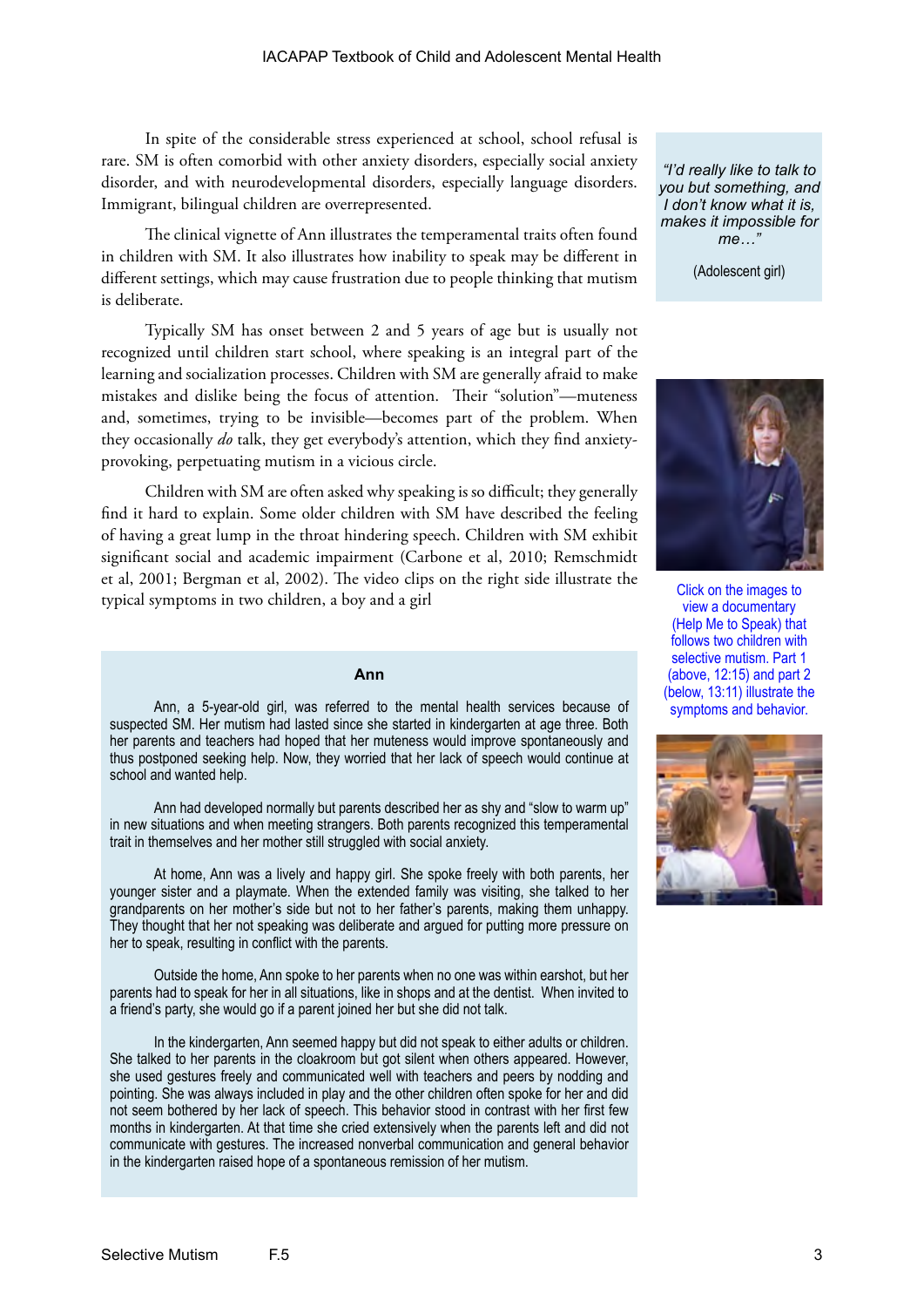## **PREVALENCE AND COURSE**

SM is estimated to affect approximately 1% of the child population; prevalence rates from 0.1% to 2.2%, depending on the sample and the diagnostic criteria used. Although similar gender ratios have been described, most research suggests that SM is more common in girls (girl/boy ratio of 1.5:1 to 2.6:1) (Bergman et al, 2002; Hua & Major, 2016). When one asks parents *when* symptoms started, they generally find it hard to pinpoint the onset and often say the child "has always been like this". This type of statement underlines a temperamental trait found in SM: behavioral inhibition—characterized by shyness, timidity, withdrawal, and fear of the unfamiliar (Gensthaler et al, 2016a; [Muris et al, 2015\)](http://www.ncbi.nlm.nih.gov/pmc/articles/PMC4712224/).

The few long-term follow-up studies that exist show that although symptoms of SM can lessen over time, some persist. As adults these individuals typically suffer from communication problems and social anxiety and are at higher risk for other psychiatric disorders (Remschmidt et al, 2001; Steinhausen & Juzi, 1996). However, the pressure to speak diminishes because adults can more easily choose whom to be with and what they want to do.

## **ETIOLOGY**

No single cause for SM has been found thus far. However, the understanding of this disorder has changed over the years from an act of willfulness of the child, to a lack of ability to speak in certain situations (see Table F.5.1). As for most child psychiatric disorders, it should be hypothesized an interplay of genetic, temperamental, neurodevelopmental and environmental factors, summarized below (for an overview of SM and a thorough examination of its etiology, see Cohan et al, 2006b; Muris & Ollendick, 2015; Hua & Major, 2016):

- *Genetic factors*. SM, social reticence and social anxiety run in families (Black & Uhde, 1995). A specific gene variation has been found to be associated with both SM and social anxiety disorder (Stein et al, 2011)
- *• Temperament*. The behavioral inhibition trait (fearfulness and avoidance in unfamiliar situations) is generally associated with a greater risk for later anxiety disorders (Hirshfeld-Becker et al, 2007). Consistent with the link between social anxiety disorder and SM, there is also an association between SM and behavioral inhibition (Gensthaler et al, 2016a)
- *• Neurodevelopmental factors*. Children with SM have higher rates of several neurodevelopmental conditions. The most prevalent are speech and language problems but elimination disorders and motor delay are also common. There is a small overlap with autism spectrum disorders and with lower intellectual capacity, although the majority of children with SM have IQ within the normal range (Kristensen, 2000; Cohan et al, 2006b)
- *• Environmental factors*. Bilingual children are overrepresented in SM. Transitions such as starting school and meeting new people may trigger and are especially hard for children with SM. In contrast to shy children who will warm up over time, children with SM continue to be mute and withdrawn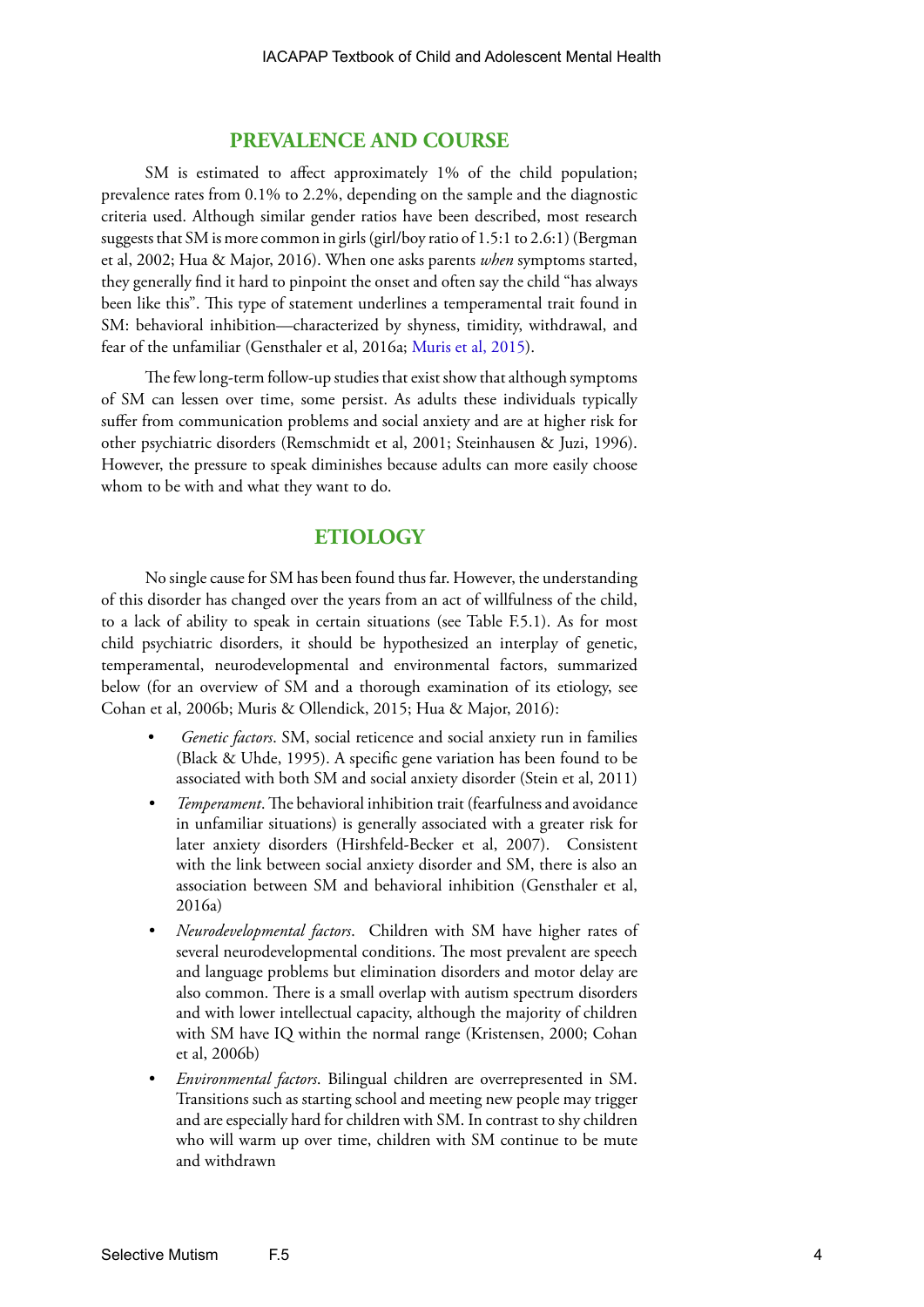## **DIAGNOSIS**

## **Diagnostic criteria**

- Selective mutism is characterized in DSM-5 by a consistent failure to speak in specific settings (e.g., school, social situations) despite talking normally in other settings (e.g., at home) (American Psychiatric Association, 2013)
- DSM-5 specifies that the selective absence of speech should be present for at least one month to establish the diagnosis. *This does not apply to the first month of school* as many young children are silent when they face a new situation, such as starting school
- Importantly, the failure to speak cannot be attributed to a lack of knowledge of, or discomfort with the spoken language required in the social situation
- The disturbance is not better explained by a communication disorder (e.g., childhood-onset fluency disorder or stuttering) and does not occur exclusively during the course of autism spectrum disorder, schizophrenia, or another psychotic disorder
- Finally, the child's lack of speech should interfere with daily functioning: The absence of speech hinders the child's capacity to function at school or in social interactions.

SM is also called selective mutism in ICD-11 (World Health Organization, 2018). The description is similar to that in DSM-5, and it has been included in the section "Anxiety or fear-related disorders". ICD-11 exclusion criteria include autism spectrum disorder, schizophrenia, and transient mutism which is manifestation of separation anxiety in young children.

## **Diagnostic challenges**

The diagnostic overlap between SM and several other child psychiatric disorders often found in the clinic can make the diagnosis of SM difficult. Neither DSM, nor ICD specify whether the criterion "consistent lack of speech" means

## **THE KEY DIAGNOSTIC QUESTION**

*Does the child speak normally in at least one setting (e.g., home) but show mutism in other settings (e.g., kindergarten or school)?* 

If yes, ask parents to elaborate on the clinical presentation of their child's speaking behavior, how long the muteness has lasted, and what has been done, with what effect, to help the child.

## **In addition:**

- Ensure that the child does not have a hearing problem.
- Gather information on the child's general developmental history (oral motor, motor, language) to exclude acute muteness due to psychological trauma or acquired brain damage.
- Information on academic functioning in kindergarten/school is mandatory.
- Assessment of nonverbal language and reasoning ability (intelligence) is advisable.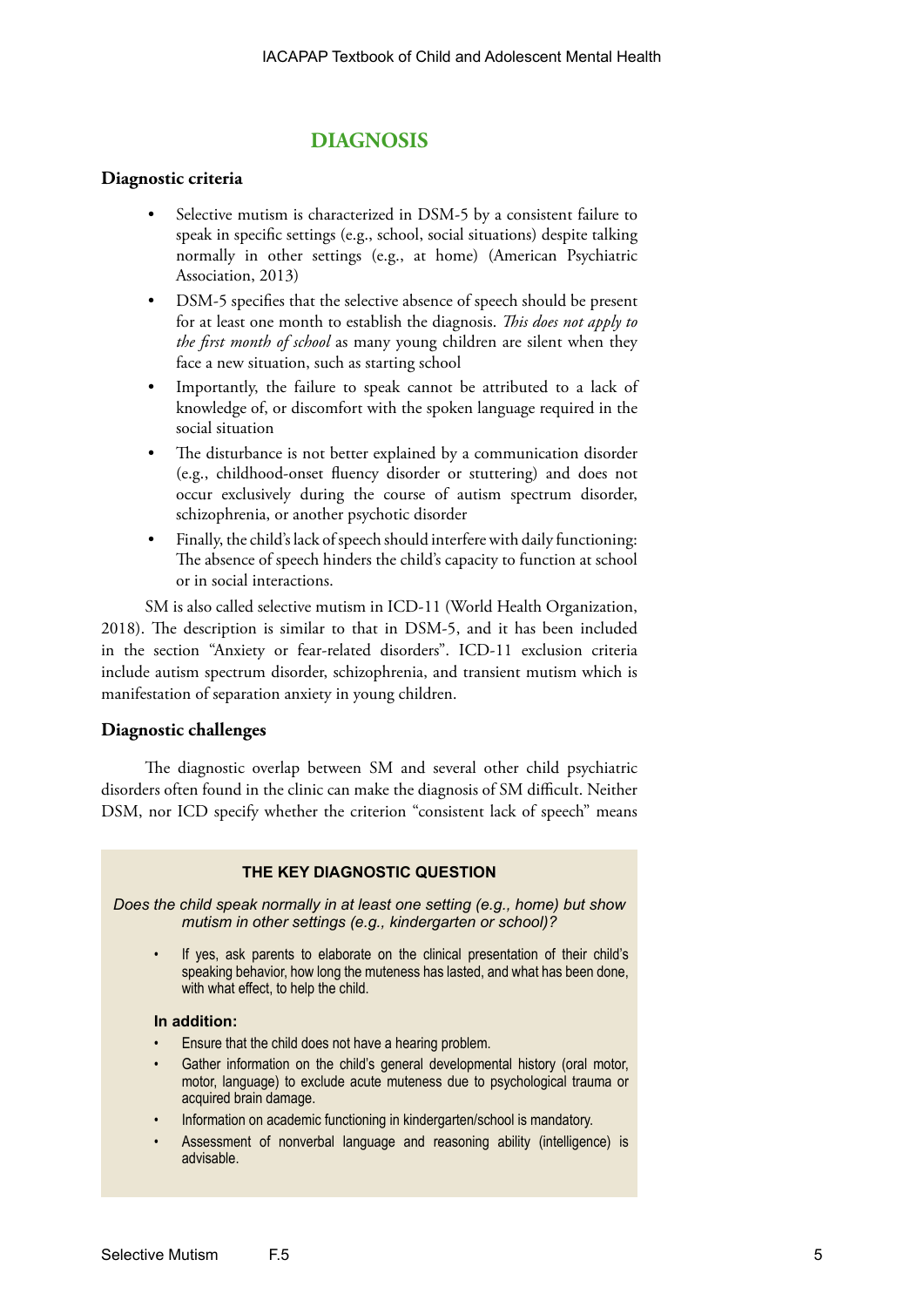speaking to adults. Of note, some children with SM speak or whisper to a "best friend" in school. Another challenge is whether *some* speaking in class (like in small groups of students, alone with a teacher, or with teachers and children in small groups) still qualifies for a diagnosis. In these cases, support for and against the diagnosis can be found in the degree of impairment the muteness creates. However, more specific guidelines do not exist. Clinical judgement of impairment must be used, and the decision is thus dependent upon the clinician's skills and experience.

Diagnosing SM in bilingual children is particularly difficult. They are often overlooked—their muteness being attributed to a lack of understanding of the new language. Often overlooked in this subgroup are comorbid speech and language disorders, masked by the muteness and bilingualism. Getting information on, or assessing language ability in the child's native language is essential. For diagnosis, the main point is that mutism must be prolonged or is disproportionate to the degree of second language knowledge and exposure (Toppelberg et al, 2005).

### **Comorbidity**

Children with SM often present with symptoms of other anxiety disorders, particularly social anxiety disorder. Studies have found this comorbidity in about 90 % of cases (Gensthaler et al, 2016b; [Oerbeck et al, 2014\)](http://onlinelibrary.wiley.com/doi/10.1111/camh.12045/epdf).

Separation anxiety disorder is common, especially in younger children. However, school refusal is rare. Neurodevelopmental conditions are frequent. The most prevalent are speech and language problems, elimination disorders, and motor delay. SM has been found comorbid with autism spectrum disorders in <10% of cases. Attention deficit/hyperactivity disorder is rare (Kristensen, 2000).

There has been some controversy concerning the understanding of oppositional behavior observed in some children with SM. Children with SM have been described over the years as controlling, stubborn and oppositional, often implying a primary problem in the family dynamics. The shift in DSM-5, where SM is understood as an anxiety disorder rather than a manifestation of oppositional behavior, is thus significant.

The largest study to date on children with SM (n=130) found that social anxiety was the most prominent additional feature. Almost half also had borderline clinical scores for speech and language problems—an important reminder as these problems may easily go unnoticed in these children. Another 45% showed borderline clinical scores on oppositional behavior. Only 12% had a "pure" social anxiety ([Cohan et al, 2008\)](http://www.ncbi.nlm.nih.gov/pmc/articles/PMC2925839/). The authors suggest that the oppositionality shown by children with SM is often present only in situations that require verbal communication. That is, they become oppositional and non-compliant when pressured to speak when they are anxious about doing so.

### **Differential diagnosis**

The symptom overlap often found in the clinic can make diagnosis difficult, particularly when using ICD-11 criteria, which requires excluding the presence of autism spectrum disorder, schizophrenia, and transient mutism as part of separation anxiety in young children.

#### **Diagnosing selective mutism in bilingual children**

- Mutism should have lasted for at least six months
- Mutism is present in both languages
- There are associated symptoms of anxiety or inhibited behavior.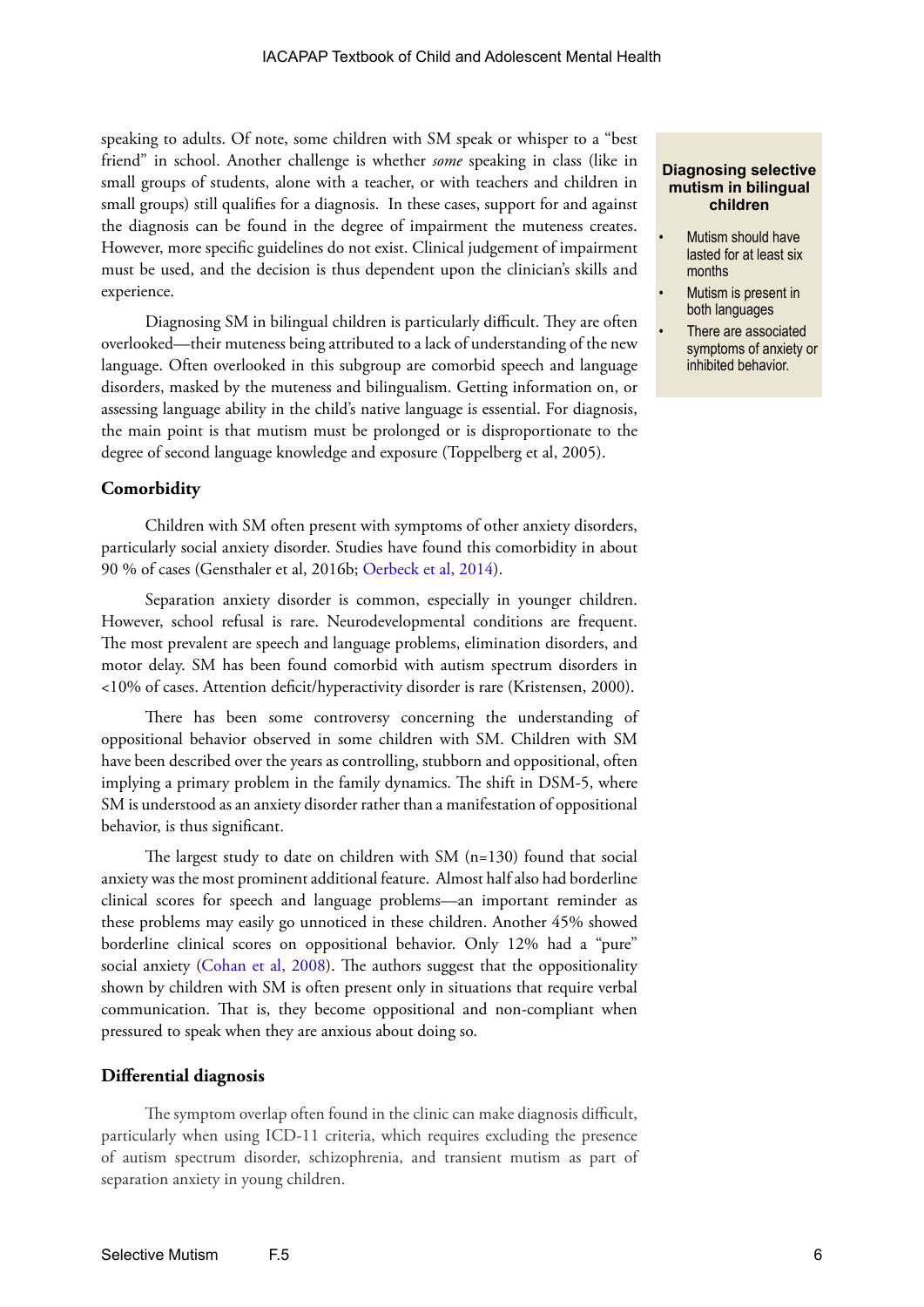According to DSM-5, SM should not be diagnosed if symptoms are *better explained by other disorders* such as a communication disorder, autism, schizophrenia or other psychotic disorder.

Although somewhat difficult, the importance of diagnosing comorbid neurodevelopmental disorders is underlined. One purpose of such diagnoses is to highlight areas of strength and difficulty so that appropriate support and intervention are organized in kindergarten or school. If the child shows multiple social and communication delays or mutism in the context of other socially odd behaviors, autism spectrum disorder is more likely the primary diagnosis. The large overlap between SM and social anxiety disorder is recognized in both DSM and ICD. For individuals with social anxiety disorder and suspected selective mutism, making an accurate diagnosis is essential. Gathering information from multiple sources on the presence of selective muteness is needed. Dismissing children with SM as just being socially anxious is potentially harmful.

## **ASSESSMENT**

The diagnostic assessment of SM must be based on information from both parents and teachers to ensure accurate information on the child's failure to speak appropriately in certain social situations. A multi-informant perspective is critical due to the situational nature of the condition. Parents may in fact be unaware for a long time of the child's mutism at school. Evaluation generally includes a combination of diagnostic interviews and questionnaires completed by parents and teachers and behavioral observations of the young child. Older children can be asked to nod to questions or complete written questionnaires. Some young children with SM (aged 4 to 5 years) are able to complete "talking maps" with the help of a parent. However, the degree to which children with SM can convey information in this new, stressful situation, with unfamiliar adults is quite variable and not essential for a diagnosis to be made.

### **Diagnostic interviews**

The *Schedule for Affective Disorders and Schizophrenia for School-Aged Children: Present and Lifetime Version* (K-SADS-PL) (Kaufman et al, 2013) and the *Anxiety Disorder Interview for DSM-IV Child and Parent Version* (ADIS-IV-C/P) (Albano & Silverman, 1996) are common interviews used. These interviews are designed for children 6-18 years, but adequate diagnoses can be made in children below age six as long as the behavioral concepts and the understanding of life interference is adapted to be relevant to a preschool child (Birmaher et al, 2009). Alternatively, the *Preschool Age Psychiatric Evaluation* (PAPA) (Egger & Angold, 2004) can be used.

As SM is an anxiety disorder, the ADIS seems particularly relevant. The ADIS assesses anxiety, mood, externalizing, tics, substance use and pervasive developmental disorders according to the DSM. Very useful is a "feelings thermometer" that allows the child and parents to quantify the severity of anxiety symptoms and interference with the child's functioning. Anxiety ratings are used to assist in diagnostics. Further, they can be used for self-monitoring (in older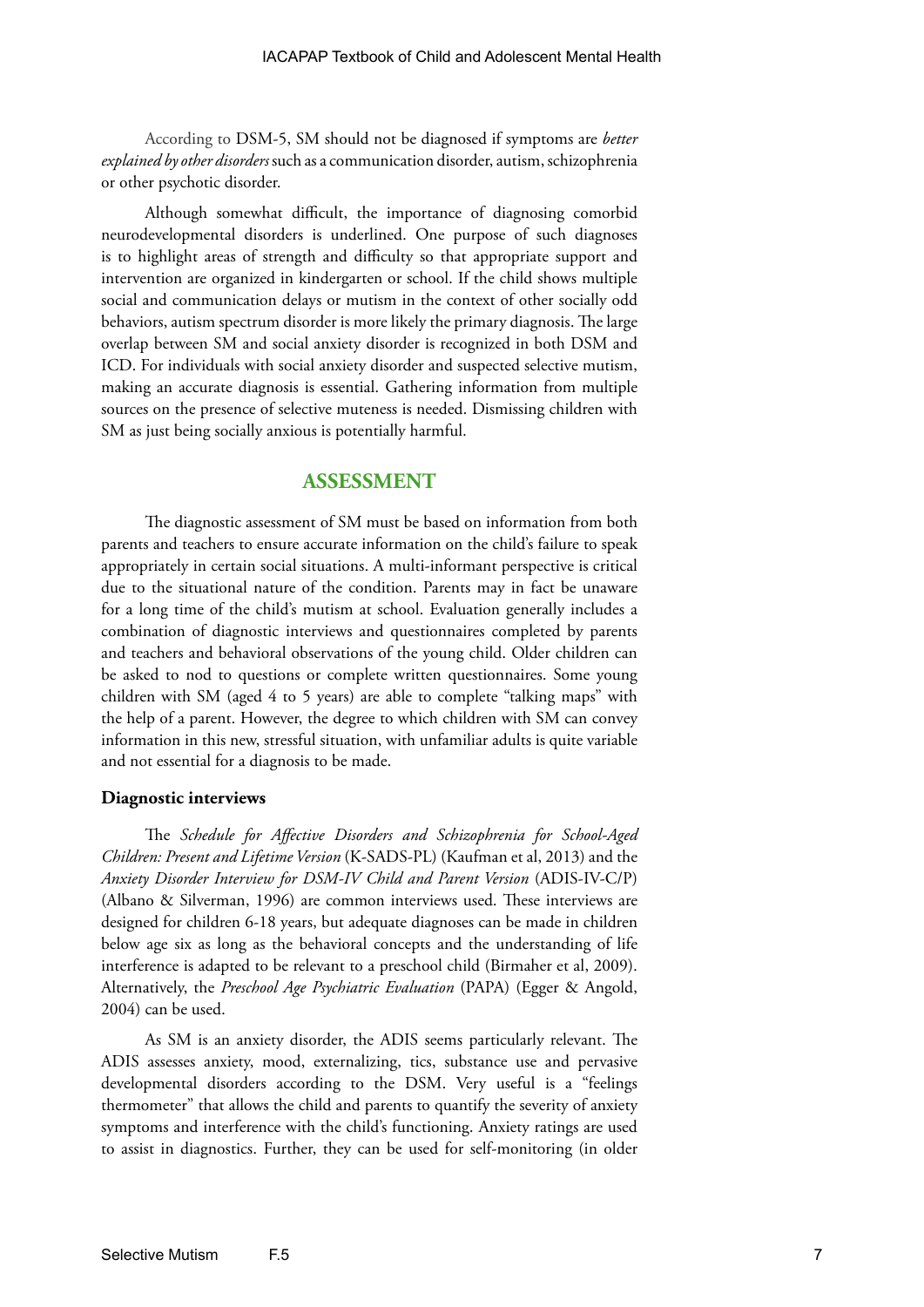## **PRACTICAL ISSUES IN ASSESSMENT AND TREATMENT**

- Most children with SM cooperate in a structured test situation if they are willing and well prepared
- Parents can join in and assist in the presentation of items if the child wishes
- Before the testing starts, tell children that they do not have to talk to you
- Show the test material and explain alternative answering formats they can use, such as pointing, nodding, or writing responses (older children)
- The child is to sit beside the clinician, not opposite, as is usual during testing, to avoid direct eye contact that often makes these children uncomfortable. In this way both the child and the clinician focus on the test material in front of them
- Untimed tests of receptive vocabulary are preferable as children with SM can be slow to answer due to fear of making mistakes
- One useful test is the *Peabody Picture Vocabulary Test* (Dunn & Dunn, 2007) where the clinician speaks a word and the child points to the corresponding picture among alternatives. Other non-verbal tests intended to provide a quick estimate of verbal ability, scholastic aptitude, and intelligence can also be used
- For evaluation of potential articulation problems and the child's pragmatic language, parents are encouraged to use a digital recorder to record speech in everyday situations at home (e.g., playing, talking to a sibling or parent)
- Create joint attention using a pleasurable play activity rather than focusing on the child
- "Think aloud" when speaking (e.g., "I wonder if this will fit here?") rather than questioning the child directly
- Choose conversation topics connected to a pleasurable activity you do together or to other neutral topics, rather than the child's feelings or his/her personal issues
- Periods of silence are inevitable when working with these children. Some people find this silence awkward and tend to chatter it away. Work on being relaxed and be sure to give the child enough time to respond rather than chatter or talk for the child all the time
- After some time, calmly continue the "dialogue" even though the child may not respond verbally, thereby taking pressure off the child to talk, increasing its comfort and moving "the dialogue" forward
- Receive an eventual verbal response in a neutral, not too emotional way. Calmly acknowledge what the child said, and carry on with what you were doing together.

children) and parent-monitoring of anxiety, and to assess response to treatment over time.

Younger children may be able to use simpler visual models such as hand drawn or printed smiley and upset faces. An example of a *talking map* for the school situation for younger children can be found below. Depending on age, one can ask the child to point or to draw stars in situations they do talk. One can also use colorful post-it notes: green for talking, yellow for non-verbal communication, and red for muteness. Older children can also construct their own talking maps, such as listing people they talk to, and people they will work on being able to talk to in different settings. Clinicians need to be creative to engage the child in the process.

## **Rating scales**

## *General*

Several rating scales for anxiety symptoms are available (see C[hapter F.1](http://iacapap.org/wp-content/uploads/F.1-ANXIETY-DISORDERS-072012.pdf)  [of the textbook](http://iacapap.org/wp-content/uploads/F.1-ANXIETY-DISORDERS-072012.pdf)). The free to use *[Revised Children's Anxiety and Depression Scale](http://www.childfirst.ucla.edu/Resources.html)*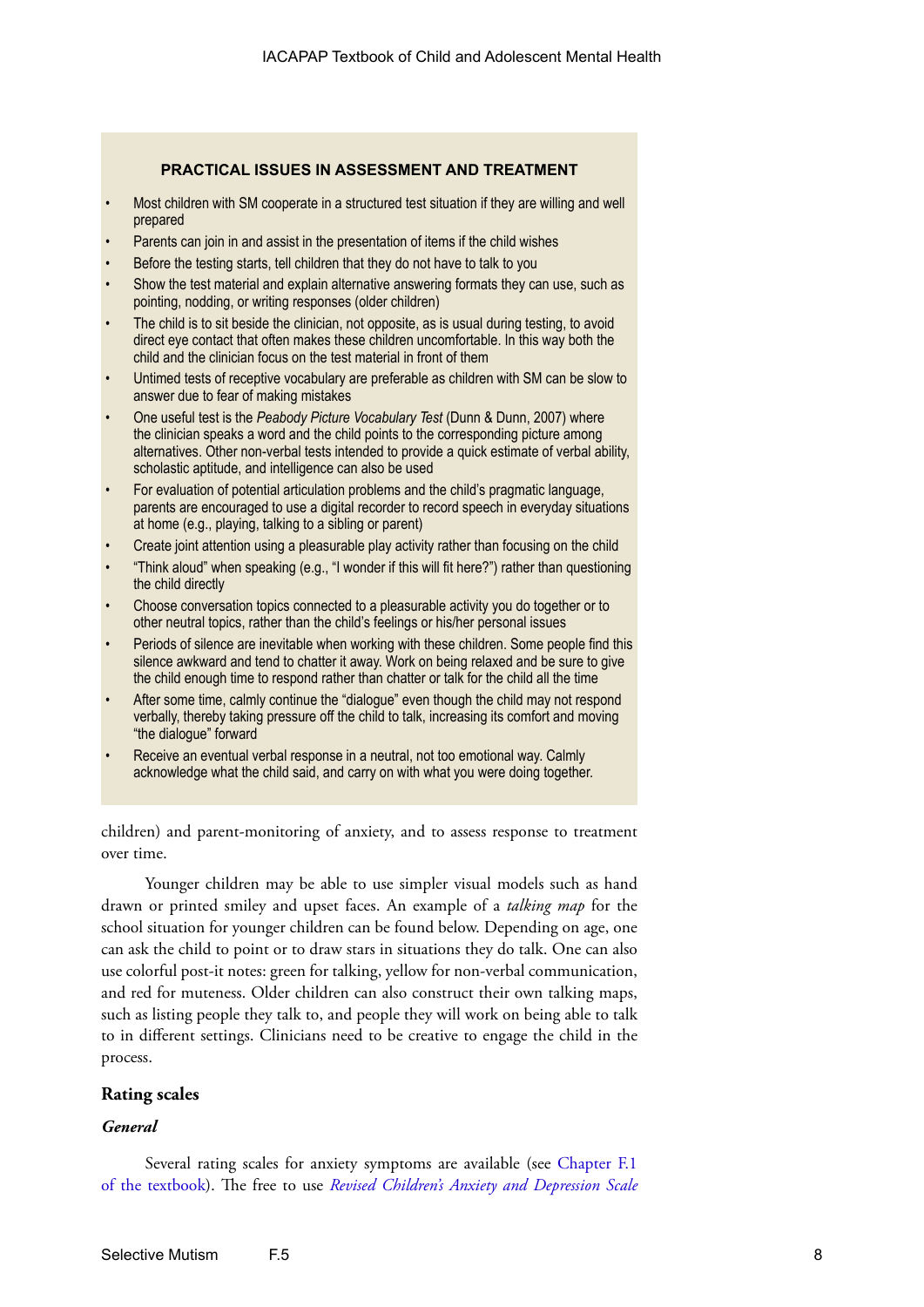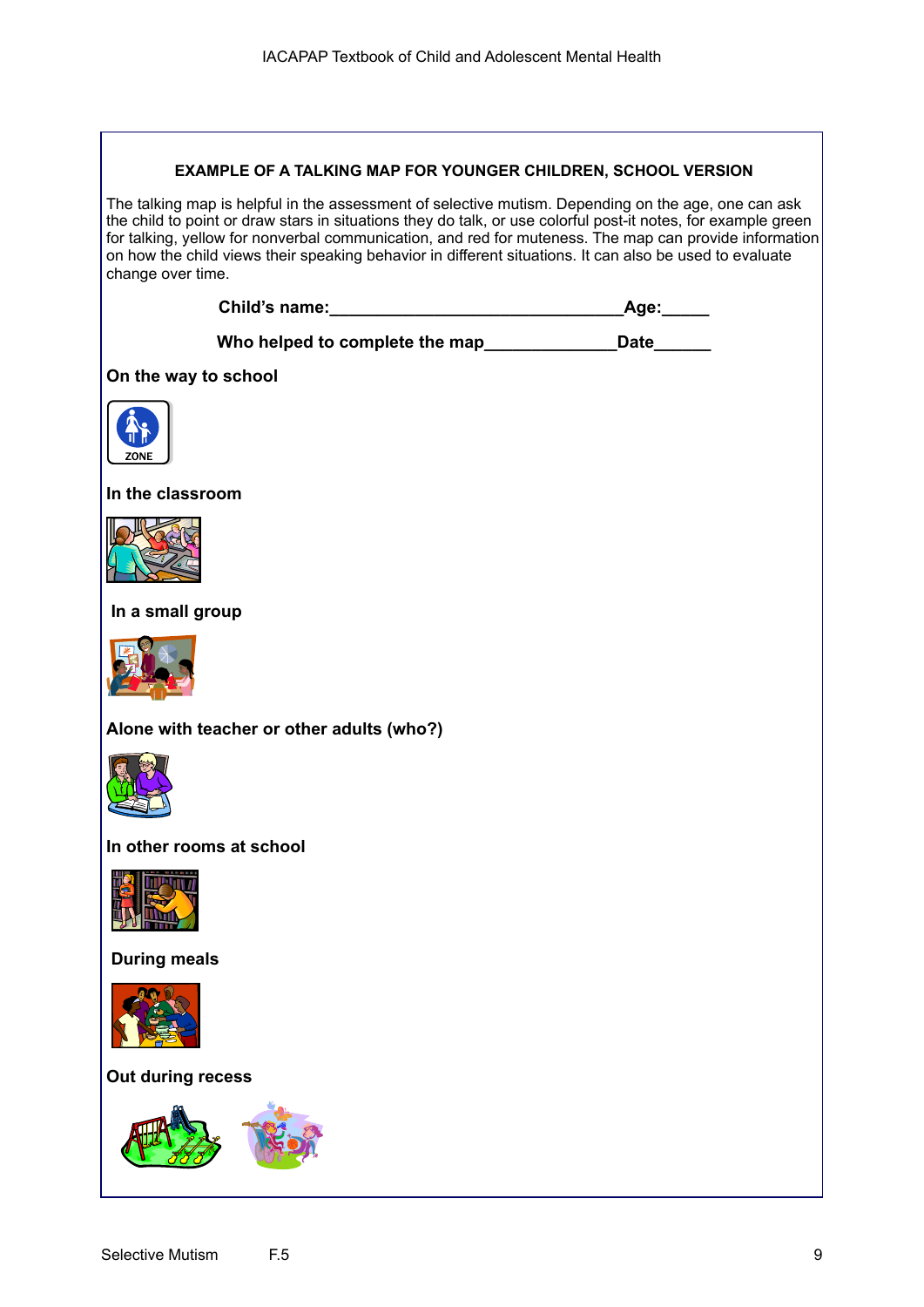[\(RCADS\)](http://www.childfirst.ucla.edu/Resources.html) includes a screening item on speaking behavior:

Item 38*. My child feels afraid if he/she has to talk in front of the class*.

The response alternatives are "never", "sometimes", "often" and "always" and a user's guide is available at the website.

#### *Selective mutism questionnaires*

The most widely used standardized questionnaires were developed by Lindsey Bergman and are included in her recent manual for the treatment of SM (Bergman, 2013). A parent version, *The Selective Mutism Questionnaire* (Bergman et al, 2008) and the teacher rated *School Speech Questionnaire* (Bergman et al, 2002) are available free at [this website](http://www.oxfordclinicalpsych.com/view/10.1093/med:psych/9780195391527.001.0001/med-9780195391527-appendix-10). Versions in other languages are available by [contacting the author](mailto:lbergman@mednet.ucla.edu).

Although an overall score can be obtained by adding the ratings as an expression of the severity of the mutism, these questionnaires are quantitative measures of severity only, there is *no diagnostic cut-off score*. Diagnosis should be based on the clinical examination. SM questionnaires are helpful in the assessment of SM symptoms before, during and after treatment. In the parent version ratings are made for three different settings: school, home, and in social situations outside school. Overall subscale scores and a total score can be obtained. The teacher version rates speaking behavior in the school as assessed by the teacher.

The *Social Communication Anxiety Inventory* (S-CAI) by Elisa Shipon-Blum highlights the variety of SM behaviors by increasing the response options: noncommunicative, nonverbal, transitional and verbal stages (see example items for the "home" situation below).

The Frankfurt Scale for the Assessment of Selective Mutism (FSSM) by Angelika Gensthaler includes both a diagnostic and a severity scale. The FSSM is available in three versions for preschool children aged 3-7 (FSSM 3-7), pupils aged 6-11 (FSSM 6-11), and adolescents aged 12-18 (FSSM 12-18). The German version has been validated (Gentshaler et al, 2018). The manual and a number of authorized translations of the FSSM are available for download.

## **TREATMENT**

It is helpful to conceptualize treatment taking into account three groups of factors:

- *1. Vulnerability factors* (genetics, temperament, social anxiety, behavioral inhibition, and neurodevelopmental disorders). The focus of treatment is not in changing temperament. If neurodevelopmental disorders are present, adequate help for these must be implemented at school.
- *2. Triggering factors* (transitions and unexpected events such as starting kindergarten or school, migration, use of a new language). Children with SM benefit from preparation, training, and by being allowed more time to adjust to the new situation or transition, as well as from a structured environment where they know what to expect.
- *3. Sustaining factors* (the behavior of the people surrounding the mute child). There are two opposite risks. One is to accept the child's

#### **Example items from the** *Bergman School Speech Questionnaire*  **(teacher rated)**

- Item 3. *When called on by his/ her teacher, this student answers verbally.*
- Item 4. *When appropriate, this student asks you (the teacher) questions.*

(Rating options are: always, often, seldom, never)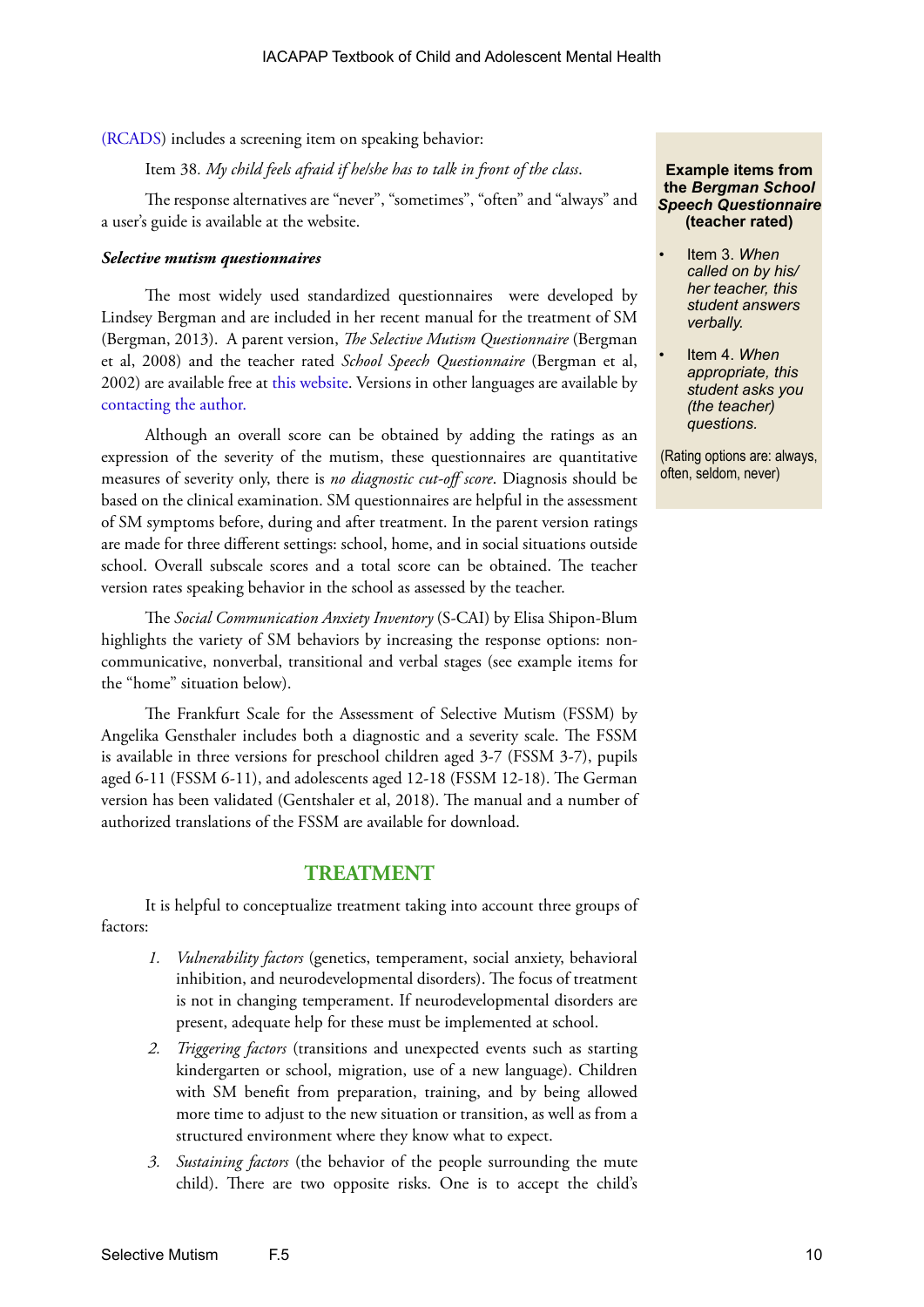avoidance, speaking for them and accepting their inability to improve their communication. The other is to expect communication that the child is unable to meet in that situation. Although well intended, both attitudes are not helpful, increase the child's discomfort and can aggravate symptoms (see text box below)*.*

SM is widely considered hard to treat and there are few high quality studies of effectiveness. The treatment literature has been dominated by case studies or case series including a wide array of treatment approaches reflecting to a large extent the theoretical orientation of the authors. Data are still scarce on treatment outcomes and on predictors of these outcomes. The few existing long-term outcome studies are retrospective, with little specific information about the treatment given at the clinics years ago. In 2006, a review of the psychosocial treatment literature stated with some caution that cognitive behavioral therapy was recommended (Cohan et al, 2006a). In recent years, evidence based CBT interventions especially adapted for children with SM have been developed (Klein et al, 2016; Bergman, 2013; [Oerbeck et al, 2014](http://onlinelibrary.wiley.com/doi/10.1111/camh.12045/epdf)). All advocate early intervention and, although somewhat different in design, frequency, duration, and location of treatment sessions, striking similarities exist between them and with pioneering work on the treatment of SM by British, Canadian and American groups (Johnson & Wintgens, 2016; McHolm et al, 2005; Kearney, 2010). Another Canadian group published a review of treatment for SM (psychosocial approaches and use of medication) (Manassis, 2009).

## **Psychosocial treatments**

For the sake of simplicity, common key treatment factors are outlined below. Then, a brief review of the evidence about psychosocial interventions is presented and illustrated with case examples.

- Interventions are in general multidisciplinary and focus on decreasing anxiety, increasing social speech and ameliorating SM-related impairment
- All approaches emphasize the behavioral components of the CBT, as the symptom of mutism and the typically young age of onset make cognitive restructuring less feasible. Graduated exposure tasks and rewards for speaking behavior (reward contingency) are used
- Parental involvement is essential. Psychoeducation about SM and information on how to best help their children by reducing enabling behaviors (for instance, communicating for their mute children) and by providing communication opportunities in low-anxiety home and public situations, is mandatory. See side textbox for suggested literature to use for children with SM. See also a parental [information](http://smira.org.uk/wp-content/uploads/2015/10/Selective-Mutism-Parents-Leaflet.pdf)  [leaflet offered by SMIRA](http://smira.org.uk/wp-content/uploads/2015/10/Selective-Mutism-Parents-Leaflet.pdf), a British support group for SM.
- Extensive involvement of, and coordination with teachers are needed, as children with SM tend to be most symptomatic at school. Psychoeducation about SM, consultations during treatment, and simple exposure tasks at school are used.
- As children with SM often fail to speak to the therapist, a strategy to

### **Psychoeducational resources useful for children with selective mutism and their families**

(click on the image to get more information)





## Helping Your Child with Selective Mutism

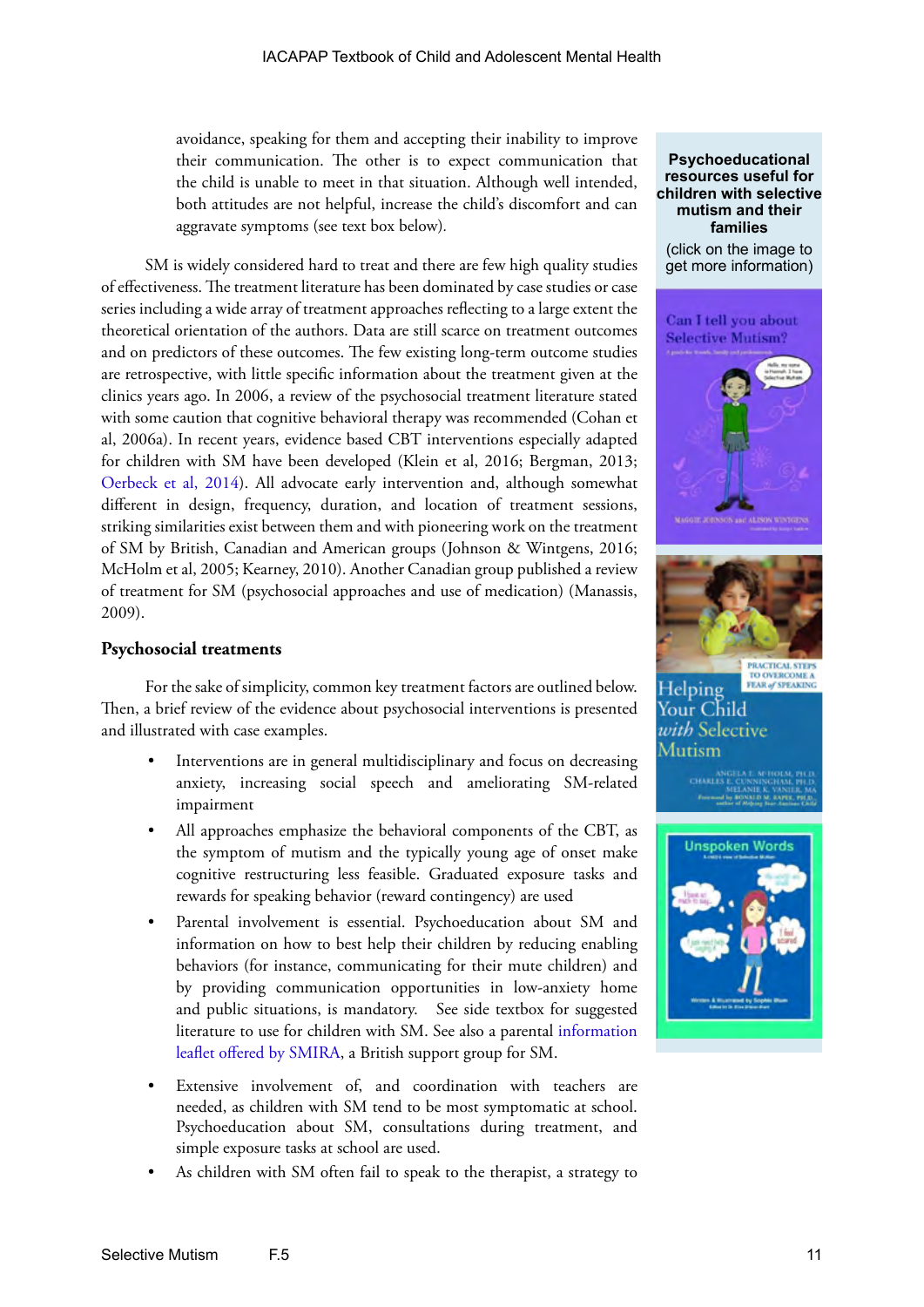

secure early child engagement is vital. Seeking information about what the child really likes, the use of funny favorite games and play activities, and making rewards attractive are central.

• A main treatment goal is to decrease speech anxiety by reducing pressure to speak and increasing comfort by not expecting the child to look directly at the therapist. This behavior may seem like a paradoxical intervention and to work against the ultimate goal of increasing speech. However, this has been found crucial for children with SM to loosen up and engage in communication with unfamiliar people in a new situation.

## *The integrated behavioral therapy for SM developed by Lindsey R Bergman*

This treatment is conducted at the clinic by experienced clinicians with parental participation using graded exposure tasks to the feared stimuli/situation (verbal communication) (Bergman, 2013). Therapists are in close communication with teachers to ensure relevance of exposure tasks at school. A pilot randomized controlled study including 21 children (4 to 8 years of age) found a significant increase of speech after treatment, with no change in wait-list controls (Bergman et al, 2002). Importantly, 67% of the children who received treatment no longer

## **Suggested advice for peers**

Most people are afraid of something. This child finds it hard to speak. There are ways to help him/her speak. This is how you can help:

- When someone does not speak, people can feel awkward around that person. Be friendly towards the child and try to include him/her in play activities
- Don't talk about this child being unable to speak to other people and, in general, don't speak for the child
- Don't make a fuss if the child starts to talk, just continue with what you were doing.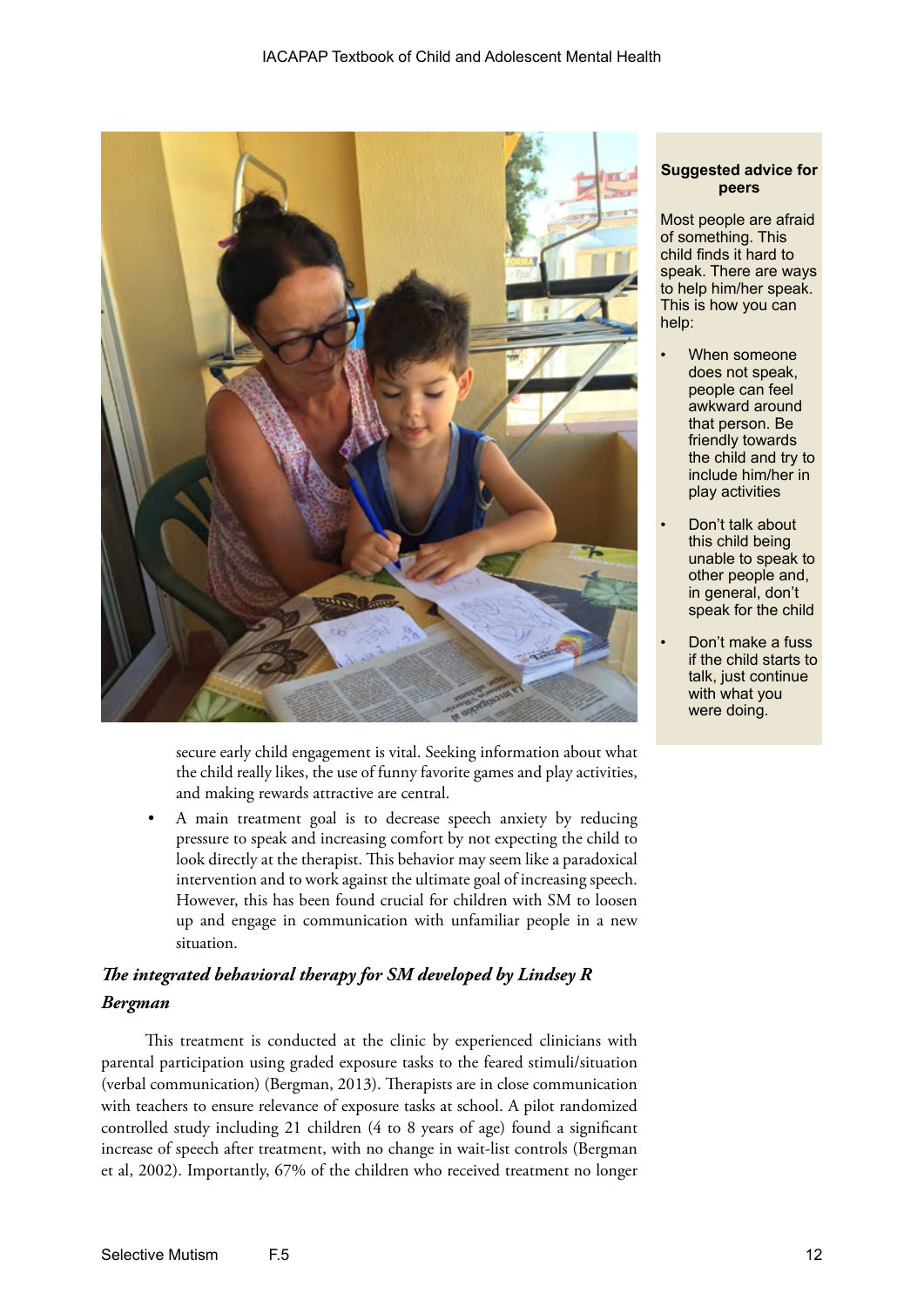fulfilled diagnostic criteria for SM and clinical gains were maintained at 3 months follow-up (Bergman et al, 2013). Diagnostic comorbidity was not assessed but significant reductions were found in social anxiety symptoms per parent but not per teacher report. See Appendix F.5.1 for an overview of the 20 sessions in the Bergman treatment approach.

Bergman's manual provides forms and charts helpful in the assessment and treatment of SM, including suggested exposure exercises. Structured assignments, planned rewards, outcome description and the rating of child's feelings are highlighted. See Appendix F.5.2 and F.5.3 for examples. [Click here](http://www.oxfordclinicalpsych.com/view/10.1093/med:psych/9780195391527.001.0001/med-9780195391527-appendix-10) to access resources that you can download from the manual.

## *The Social Communication Anxiety Treatment (S-CAT) developed by Elisa Shipon-Blum*

This treatment is also conducted at the clinic with parental participation using graduated exposure tasks and consultation with teachers to ensure understanding of SM and relevance of exposure tasks at school. The therapy consists of nine 3-weekly sessions employing extensive transfer of control to parents between the sessions to promote generalization of therapeutic gains. S-CAT incorporates behavioral and cognitive strategies to help children communicate socially within a framework of verbalization stages (see Appendix F.5.3) that become increasingly demanding, using the *SM-Social Communication Comfort Scale*.

A pilot study without a control group of the S-CAT program, which included 40 children with SM aged 5 to 12 years, found a significant increase of speech as rated by parents. Low SM symptom severity and high family therapy compliance were associated with better outcome (Klein et al, 2016).

#### **A mother's question**

My daughter M. is 8 years old and in second grade. She was always very shy, speaking only to my husband and I, my son, her grandparents and some aunts and uncles. Today she speaks to everyone in our immediate family. In school she would only speak to her gym teacher privately. We have been seeing a therapist for over a year now. […] The therapist and I are trying to educate M's teachers on SM. I've been bringing her in early before any kids get in and sometimes M. will read some words to her teacher. I also taped her oral book reports for her teacher to hear. M has one very good friend that she will speak to in school. She feels very comfortable with this friend and because of her has been able to make new friends and join after school activities. Her teachers, especially the gym teacher, feel that M. is using this girl as a crutch. They want to separate them next year. I am totally against this because M. is less anxious around this other girl. I know how frustrating it is when you don't get any communication. I think her teacher probably thinks she can cure M. by keeping her away from her friend. But I think keeping M. with kids she feels comfortable with can only help her. They seem to think she needs to have other friends. M. does have other friends she just can't initiate friendships on her own.

My question to you is, "Should M. be separated from the only girl she can comfortably talk to?"

#### *What do you think?*

## **Greta**

Greta was a 5 year old girl with SM from age 3, when she began attending kindergarten. She was bilingual with mutism present in both languages. Her adolescent brother was still suffering from SM despite a long contact with mental health services.

When introducing the exposure tasks during the three home visits, Greta started to talk to the therapist in the second session, when they played her favorite game. She continued to talk to the therapist when the treatment was continued in a separate room in the kindergarten. She was eager to participate in making a ranking list of persons who should be invited in, preferring to start with peers. Interestingly, the first peer she invited was a shy, timid girl—Greta told the therapist that her friend also needed this speech training!

After 6 weeks, Greta began to whisper to peers outside the training room, and during the following 2 weeks she started to talk freely to peers and adults. At follow-up 5 years later, she still spoke in all situations and had no symptoms of social anxiety.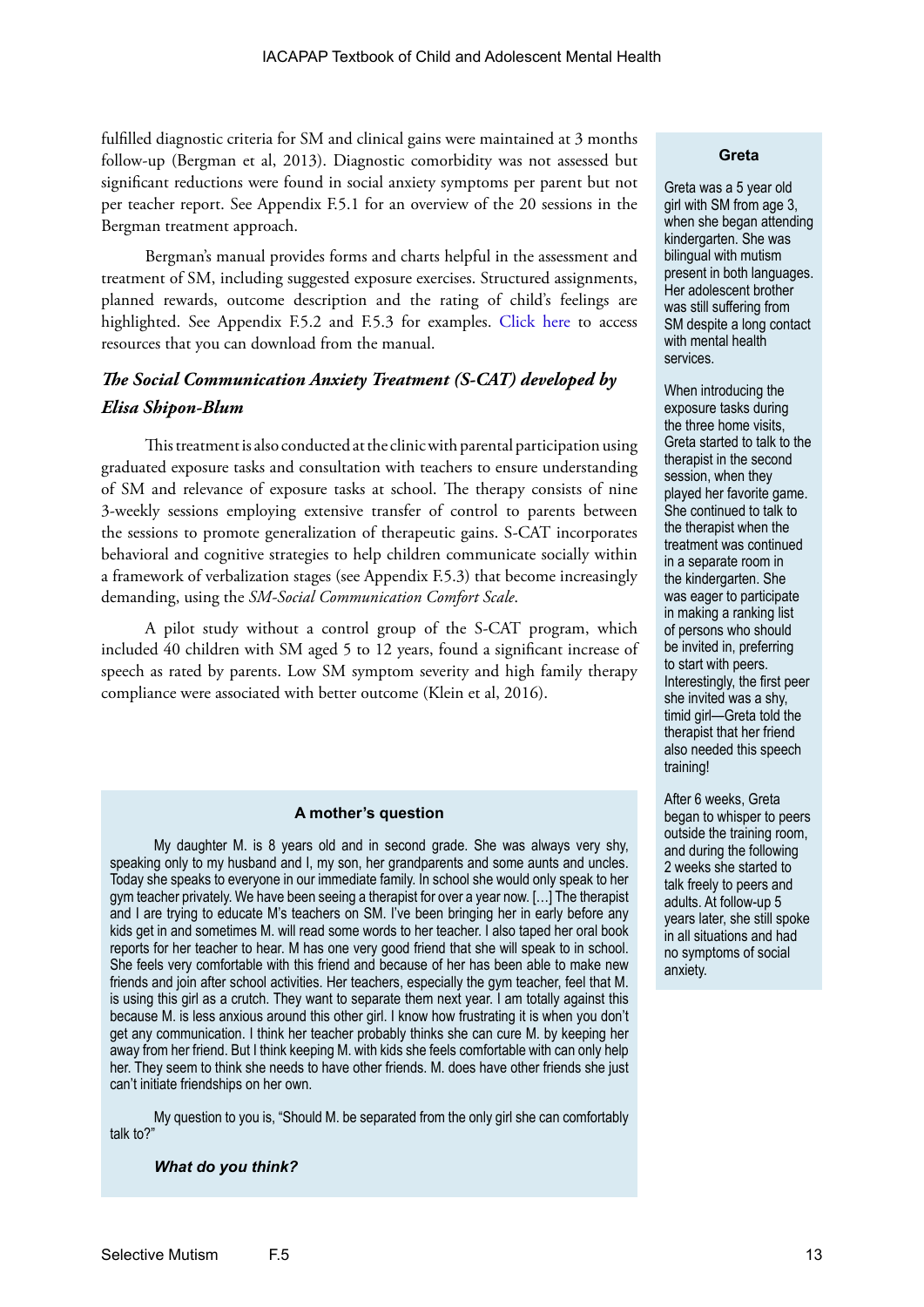## *The home and school based intervention for SM by Hanne Kristensen and her group*

This treatment starts at home, where the child feels safer and is more likely to start talking and extends to school where the symptoms are more severe. This treatment approach could be particularly useful in rural areas or where access to expert clinics is lacking. A teacher or another key person may carry out the intervention under supervision from a clinician. See Appendix F.5.4 for an overview of the home and school based intervention.

A favorable outcome was found in a pilot study of seven preschool children diagnosed with long standing SM (mean 20 months) (Oerbeck et al, 2012). Six of the seven children spoke freely in all preschool settings after a mean of 14 weeks treatment, and still did at the 1.5 year follow-up. In a randomized controlled study including 24 children with SM (age 3 to 9 years), we found a significant increase of speech after three months of treatment, with no change in wait-list controls ([Oerbeck et al, 2014\)](http://onlinelibrary.wiley.com/doi/10.1111/camh.12045/epdf).

A follow-up study of 24 children 1.5 years after a six-month treatment program showed no decline of effect. On the contrary, there was a small but significant increase in speaking behavior over time [\(Oerbeck et al, 2015](http://www.ncbi.nlm.nih.gov/pmc/articles/PMC4490179/)). Younger age at the start of treatment and less severe SM symptoms were associated with better outcome. A long-term follow up of 30 of 32 children (aged 3-9 years) who completed this program in Norway showed that, according to parents and teachers, 21of 30 children no longer fulfilled diagnostic criteria for SM. Four children still suffered from SM and five showed partial remission (e.g., they spoke in some but not all school situations). Information from the children themselves was included in this follow-up; children rated their overall quality of life as good (Oerbeck et al, 2018).

### **Pharmacotherapy**

The use of medication in children with SM is largely "off label" due to the paucity of empirical evidence; medication should be considered only in very special circumstances. Currently there are two small blind trials, one for fluoxetine and the other for sertraline (Manassis et al, 2016). Medications used are largely based on extrapolating results from the treatment of other anxiety disorders. It is important to acknowledge this reality and to explain the rationale for using medication—e.g., lack of response to psychological treatment, the strong link between SM and social anxiety disorder ([Compton et al, 2014\)](file:http://www.ncbi.nlm.nih.gov/pmc/articles/PMC4056442/). This often makes families wonder if it is worth risking the potential adverse effects of medication. However, the risk of deterioration in social and academic functioning can be high when SM is not effectively treated, and medication has the potential to improve these functional outcomes (Manassis & Tannock, 2008). If anxiety decreases with medication, some children may progress more quickly with psychosocial treatment. It is also reassuring to families if one indicates that medication response (positive or negative) and side effects will be monitored closely, and there is a plan for discontinuing medication once the child is speaking normally in most social settings.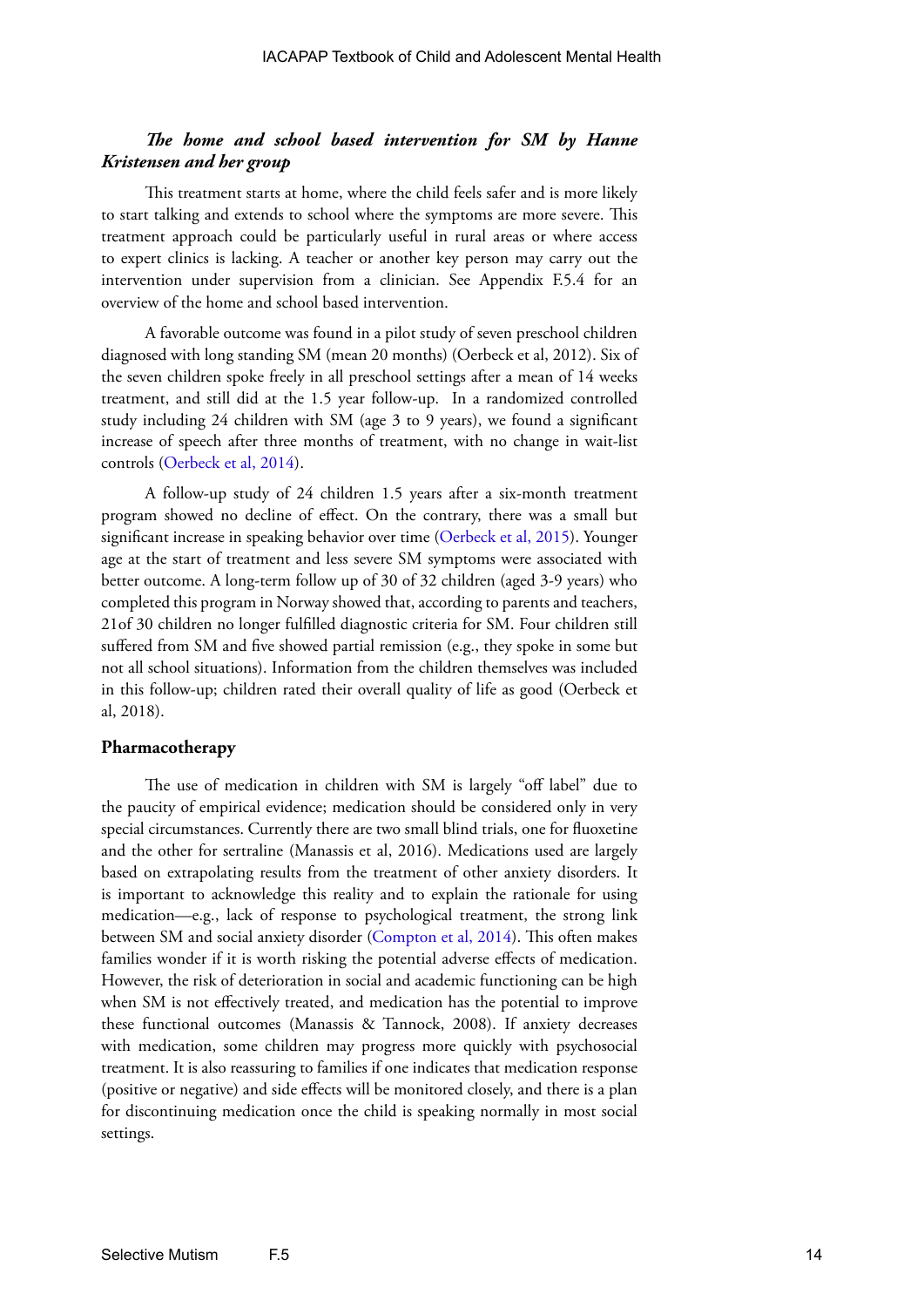## *When may medication be useful in SM?*

In the case of Ellen, the child's symptoms persisted for over two years despite four months of intensive psychosocial treatment. An attempt at a "fresh start" with a change of school had failed and her social functioning was clearly deteriorating. These events seemed to justify the use of medication. However, the question of when to use medication in SM is not easy to answer (see also video clips #3 and #4. When deciding whether or not to recommend medication, several factors must be considered:

- The limited evidence of effectiveness and potential side effects, particularly in pre-pubertal children
- Medication should be used in concert with psychosocial treatment, not as a monotherapy, although further study of such combination treatment is needed (Ostergaard, 2018).
- It must be clear that the child is failing to respond to psychosocial treatment alone and that symptoms are severe and handicapping. There is some debate as to how long psychosocial treatment should continue before adding medication but most authors suggest several months

## **Ellen**

Ellen was a 6½ year old girl when first assessed. She had migrated to Europe with her family from Southeast Asia when she was three years old. At home she was fluent in both the local language and her native tongue. Ellen was described by her parents as quiet and shy throughout her life but otherwise seemed to have developed normally. When starting kindergarten, she was completely silent at school but her teacher was pleased to have a compliant, non-disruptive child in her class. She reassured the parents that Ellen would probably participate nicely once she adapted to her new environment. However, Ellen did not speak at school that year or the next year.

Ellen was referred for mental health assessment at the end of first grade because, given her silence, the teacher had difficulty evaluating her academic progress. Ellen was diagnosed with SM. Non-verbal communication with peers was observed, resulting in some friendships. She was often included in games with her peers and several of them spoke on her behalf in class. The assessing clinician suggested behavioral therapy to encourage speaking. Her family was convinced that a "fresh start" at a new school the following September would solve the problem, so the suggested interventions were not pursued.

At her new school, in grade 2, Ellen still did not speak. Moreover, she had lost contact with peers from her previous school and was bullied at the new school. She became increasingly withdrawn, putting her head on her desk for most of the school day without looking up. The school arranged for a speech pathologist to work with Ellen and introduced a behavior modification program shown to increase speech in similar cases but 4 months later there was no progress. A second mental health assessment was done—Ellen was then 7½ years old—and medication was recommended. Seeing their daughter's deterioration, the parents were now willing to consider this option.

Fluoxetine 10mg per day was started. Ellen tolerated the medication without side effects. Six months later, she was noted to be smiling more but not yet speaking despite further work with the speech pathologist and continuing in the behavioral program. Dosage was increased to 15mg per day (20mg and 10mg capsules in alternative days). Within three weeks, she started whispering to peers. After a further month, she started speaking with the teacher if seen in private. Ellen continued on medication and was also allowed to continue with the same teacher in Grade 3 resulting in the development of normal social speech, friendships, and good academic progress that year. Medication was tapered soon after the start of Grade 4, as Ellen continued to speak normally in all environments.



Click on the pictures to view the documentary (*Help Me to Speak*) that follows two children with selective mutism. Part 3 (above, 14:05) and part 4 (below, 13:11) illustrate aspects of the psychological and pharmacological treatment.



As in many other child psychiatric conditions where studies of optimal dosage are lacking, the general rule for prescribing in SM is "start low and go slow"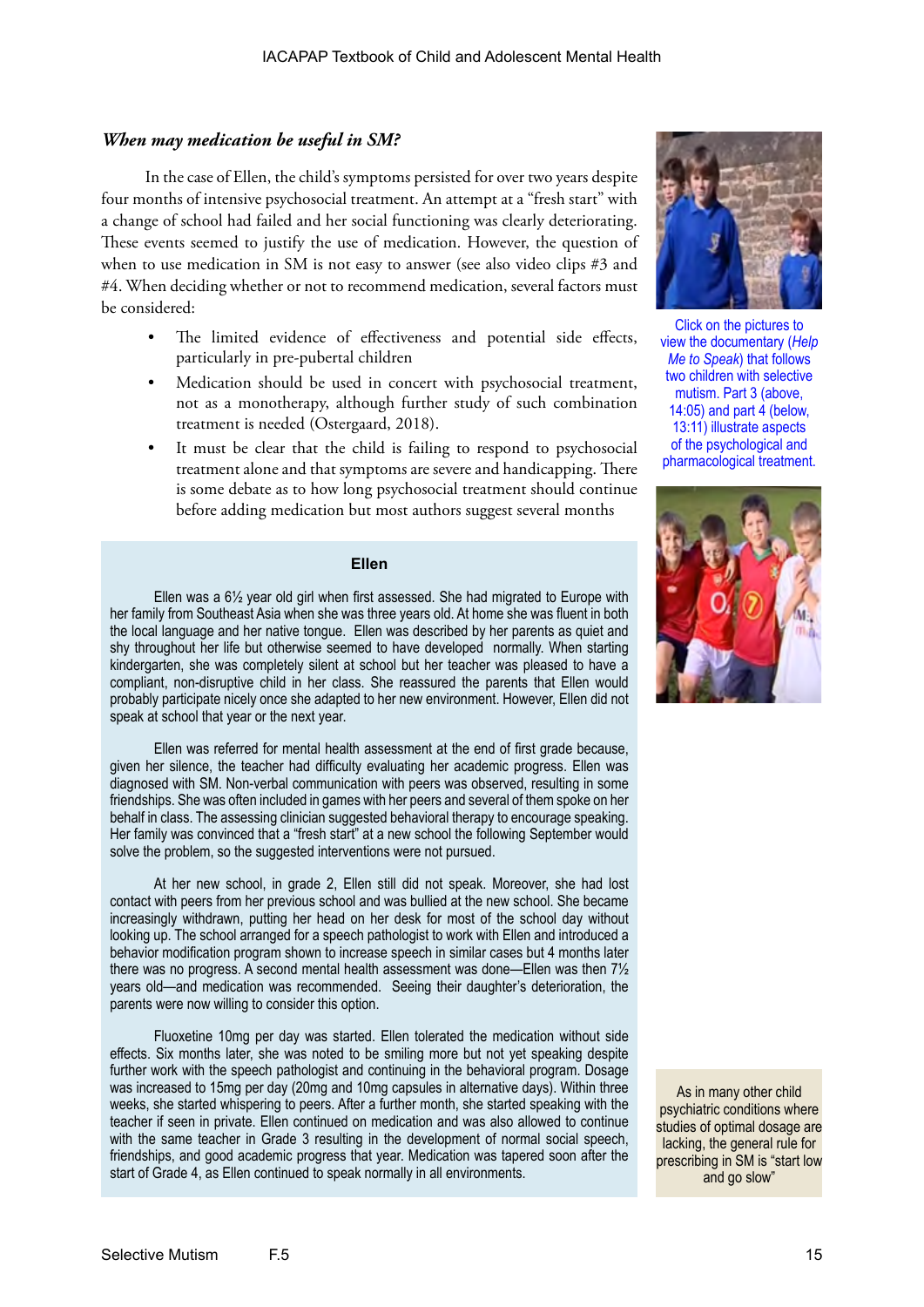- Because older children appear to have a lower rate of response to psychosocial treatment than younger ones ([Oerbeck et al, 2015\)](http://www.ncbi.nlm.nih.gov/pmc/articles/PMC4490179/), medication may be considered earlier in older children. Medication may also be considered earlier in locations where psychosocial treatment is not readily available.
- The clinician must weigh the potential risks and benefits of medication in a given case and help the child and family understand these as well.

## *Choice of medication*

Fluoxetine is the best studied though there are some reports for other selective serotonin reuptake inhibitors (SSRI's) and also for two monoamine oxidase inhibitors (MAOIs): phenelzine and moclobemide (Manassis et al, 2016). The use of MAOIs in children is to be avoided given the potential side effects and foodstuffs interactions. We recommend starting with fluoxetine and switching to sertraline if there is poor tolerance or lack of response.

## *How should medication be prescribed?*

Younger children (under age 7 or so) may start with 5mg of fluoxetine per day, either in liquid form or (if not available) by taking a 10mg capsule every other day. Due to its long half-life, the dosage of fluoxetine can be titrated by adjusting the number of capsules taken per week. If switching to sertraline, 12.5mg per day could be prescribed initially (i.e., half a 25mg capsule). As in the case example of Ellen, dosage adjustment may be needed because children vary widely in their medication needs and tolerance.

It is prudent to monitor the child's weight, which is sometimes affected by medication-related nausea, especially early in treatment. Behavioral activation, a SSRI adverse effect, is not uncommon in children (Strawn et al, 2015); it may require a reduction of the dose or change of medication. The possibility of an increase in suicidal behaviour, although uncommon (Bridge et al, 2007), should be mentioned to the family and appropriate steps put in place to ensure safety. When evaluating benefit, it is important to obtain information from teachers as well as parents, and from the child once communicating a little. When medicated, improvement is often not noted in the home environment, where symptoms are typically less severe, but is more noticeable at school. Improvement can take time: typically two to four weeks at an optimal dose, but often several more weeks before change translates into more appropriate verbal communication. Regular follow up, e.g., every couple of weeks, is ideal in order to monitor for adverse effects, adjust dosage, and continue with psychosocial treatment.

Tapering off medication over the summer vacation is usually not advisable, as the start of school in autumn is often a challenging time for children with SM, sometimes prompting relapse. Nevertheless, when the child speaks normally in most social settings and has established good social and academic functioning, clinicians should taper off medication. Usually, this is done by reducing dosage, waiting for a few weeks for the re-emergence of symptoms, reducing dosage further and waiting again, and then stopping medication if the symptoms do not recur. If symptoms do recur, medication is increased to the lowest previously effective level. Then, medication dosage can be re-evaluated every six months or so, ensuring that the child continues on the lowest dosage needed. The risks and benefits of longterm medication use are unknown.

Once the child is progressing with social speech, it is important to maintain medication for a few months to optimize the benefits of co-occurring psychosocial treatment, allow children to build confidence in their new social abilities, and avoid setbacks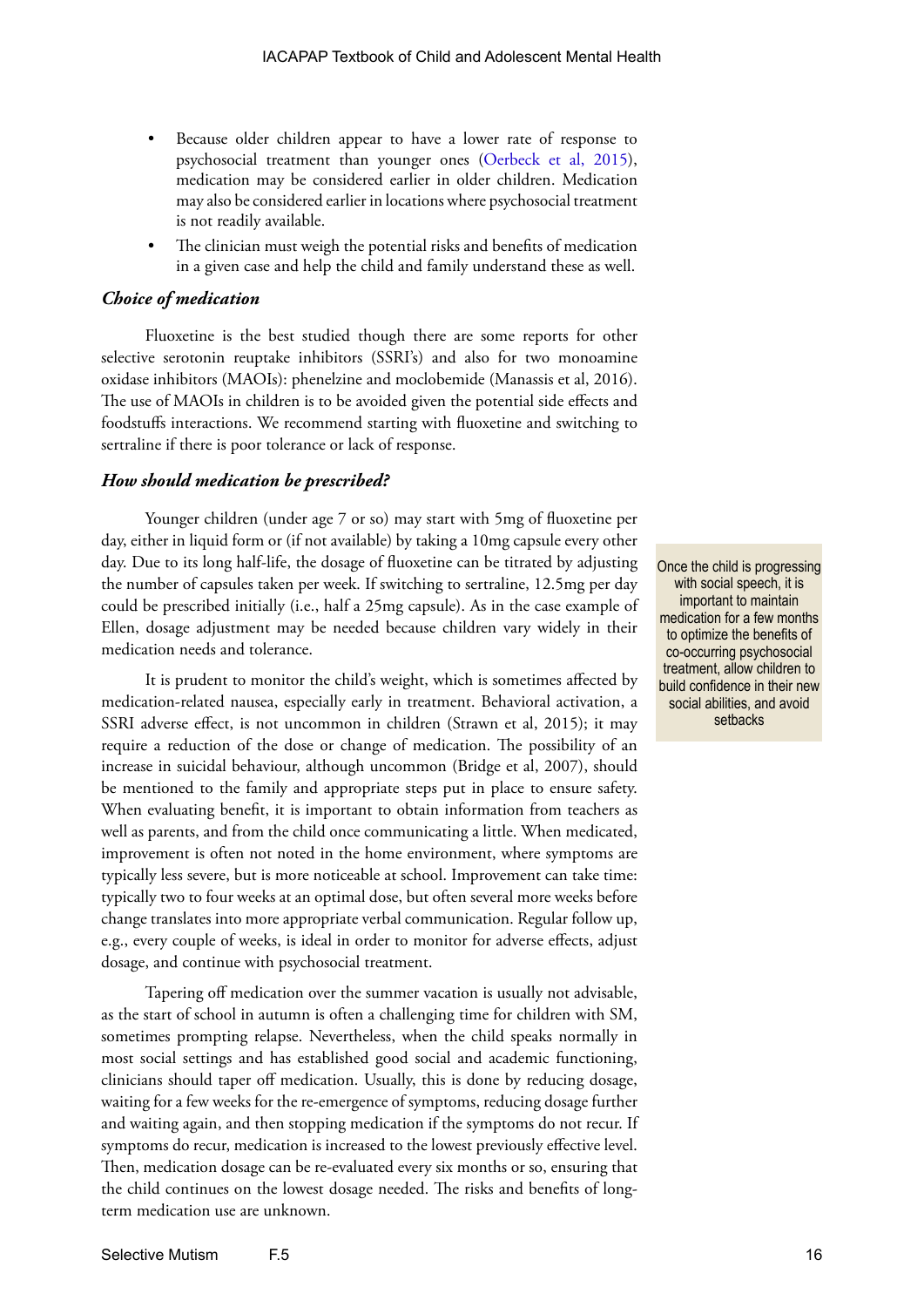## **CULTURALLY SPECIFIC ISSUES**

The boundaries between normality and pathology vary across cultures. Hence, whether a behavior is considered problematic will differ. The threshold of tolerance for situational muteness varies across cultures, social settings, and families. However, for SM—that is, in terms of the disorder itself—just about all cultures (even those where shyness/reticence is considered a positive quality) would consider the behavior aberrant and parents would want help to improve their child's functioning.

In our opinion, the cultural issues that demand most sensitivity in relation to SM have to do with treatment:

• Internationally, there is variation about the importance placed on children's ability to present orally at school. Also varying is the amount

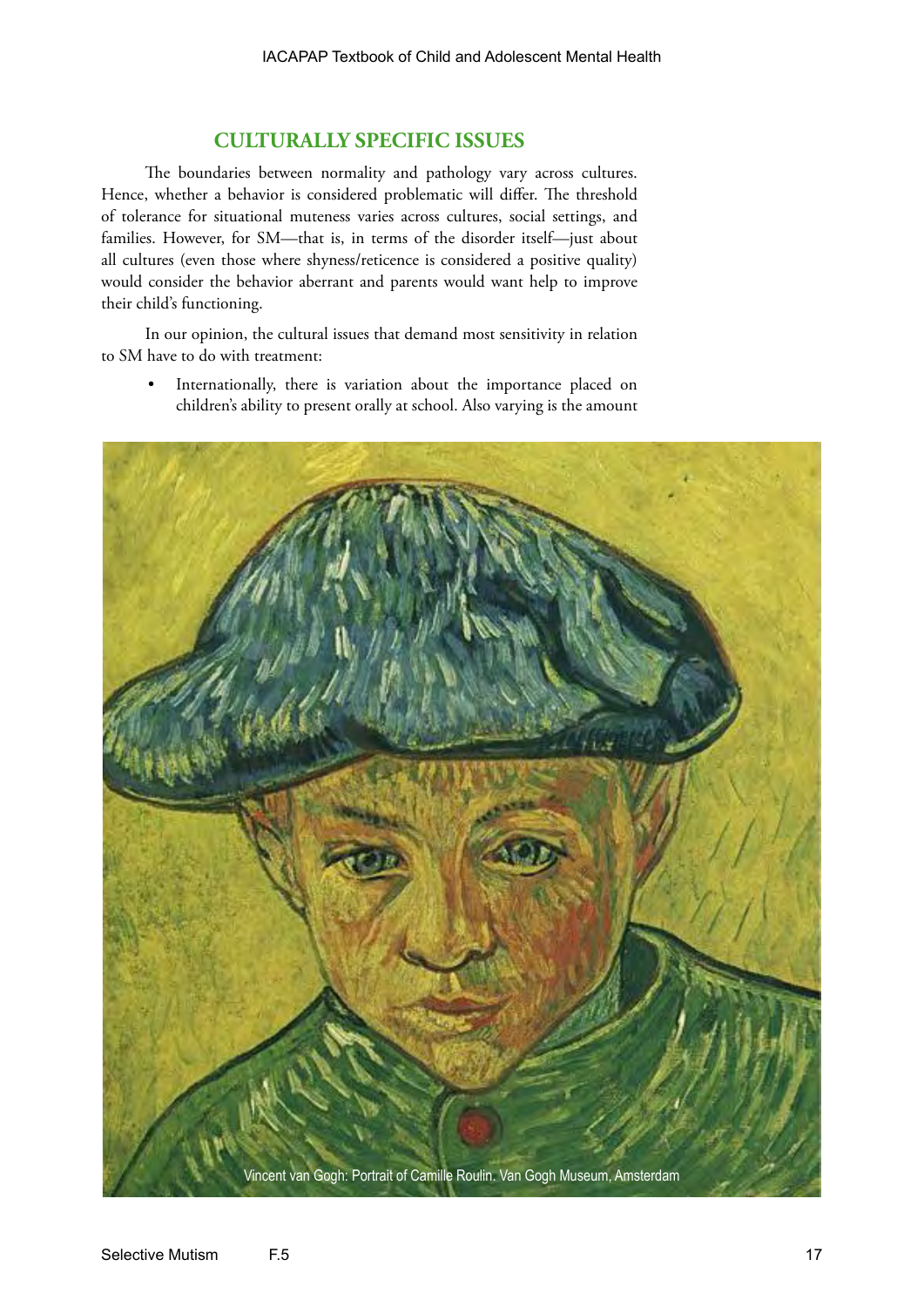of pressure considered acceptable when helping a child to increase speaking behavior

- In the delivery of psychosocial treatment, it varies from country to country whether health personnel are permitted or willing to help children at home or at school
- Concerning pharmacotherapy, there is great variation in how readily people are willing to use medication for SM. In many countries, such treatment is considered "off label"—meaning that physicians prescribe it without official approval from health regulators, usually because there is not enough evidence of effectiveness.

## **KEY POINTS**

- SM is a relatively rare childhood disorder that causes significant impairment of social and academic functioning
- The cardinal symptom of SM is a consistent failure to speak in specific settings (e.g., school, social situations) despite speaking normally in other settings (e.g., at home)
- SM runs in families and is associated with the temperamental trait behavioral inhibition
- Comorbid conditions are prevalent, especially other anxiety disorders and neurodevelopmental disorders, and it is important to assess the child for these
- Assessment requires experience, sensitivity, and detailed information from parents and teachers as well as evaluating the child
- Psychoeducation and behavioral management are usually the first steps
- A structured treatment approach focusing on gradual exposure to the feared task (speaking) with reward contingency is the treatment of choice
- Medication may be useful when there is no, or partial response to psychosocial treatment. Medication can be considered earlier where psychosocial treatment is not available
- If at all possible medication should be used in concert with psychosocial treatment for SM, not as a monotherapy
- Currently, no medication is approved for children and adolescents with SM. However, a growing number of studies suggest cautious optimism regarding SSRIs
- If left untreated, SM is associated with a higher risk for other psychiatric disorders, especially anxiety disorders, as well as continued impairment in social and academic functioning.

Do you have questions?

Comments?

[Click here to go to the](https://www.facebook.com/pages/IACAPAP-Textbook-of-Child-and-Adolescent-Mental-Health/249690448525378)  Textbook's Facebook page to share your views about the chapter with other readers, question the authors or editor and make comments.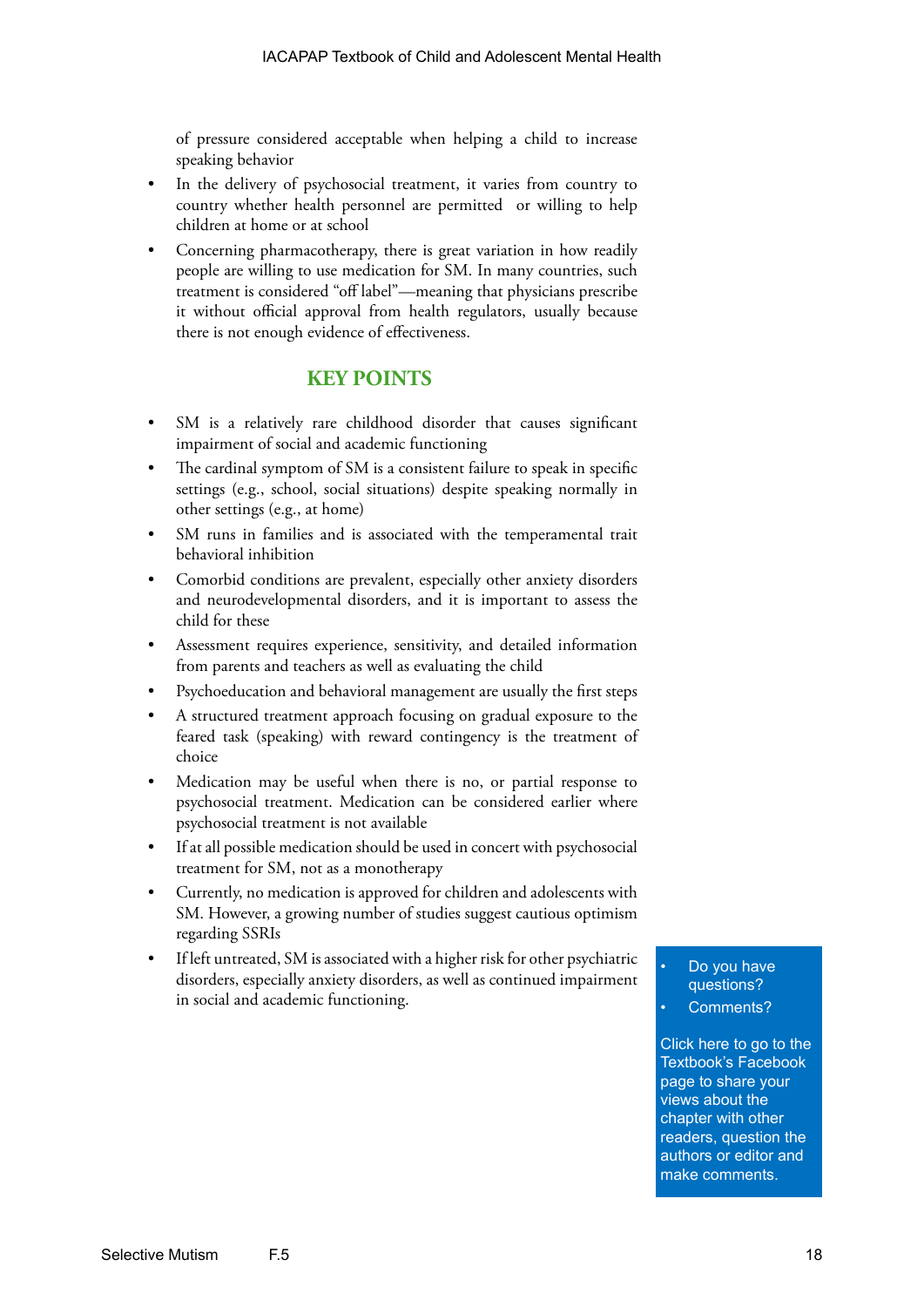## **REFERENCES**

- Albano AM, Silverman WK (1996). *Anxiety Disorders Interview Schedule for DSM-IV.* San Antonio, TX: Graywind Publications Inc.
- American Psychiatric Association (2013). *Diagnostic and statistical manual of mental disorders: DSM-5.*  Washington, DC: American Psychiatric Association.
- Bergman LR (2013). *Treatment for Children with Selective Mutism. An integrative Behavioral approach.* New York: Oxford University Press.
- Bergman LR, Keller ML, Piacentini J et al (2008). The development and psychometric properties of the Selective Mutism Questionnaire. *Journal of Clinical Child and Adolescent Psychology,* 37:456-464.
- Bergman LR, Piacentini J, Mccracken JT (2002). Prevalence and description of selective mutism in a school-based sample. *Journal of the American Academy of Child & Adolescent Psychiatry,* 41:938-946.
- Bergman RL, Gonzalez A, Piacentini J et al (2013). Integrated behavior therapy for selective mutism: A randomized controlled pilot study. *Behaviour Research and Therapy,* 51:680-689.
- Birmaher B, Ehmann M, Axelson DA et al (2009). Schedule for affective disorders and schizophrenia for school-age children (K-SADS-PL) for the assessment of preschool children. A preliminary psychometric study. *Journal of Psychiatric Research,* 43:680-686.
- Black B, Uhde TW (1995). Psychiatric characteristics of children with selective mutism: A pilot study. *Journal of the American Academy of Child & Adolescent Psychiatry,* 34**:**847-856.
- Bridge JA, Iyengar S, Salary CB (2007). Clinical response and risk for reported suicidal ideation and suicide attempts in pediatric antidepressant treatment: a meta-analysis of randomized controlled trials. *JAMA,* 297:1683- 1696.
- Carbone D, Schmidt LA, Cunningham CC et al (2010). Behavioral and socio-emotional functioning in children with selective mutism: A comparison with anxious and typically developing children across multiple informants. *Journal of Abnormal Child Psychology,* 38**,** 1057-1067.
- Cohan SL, Chavira DA, Shipon-Blum E et al (2008). Refining the classification of children with selective mutism: a latent profile analysis. *Journal of Clinical Child & Adolescent Psychology,* 37:770-784.
- Cohan SL, Chavira DA, Stein MB (2006a). Practitioner review: Psychosocial interventions for children with selective mutism: a critical evaluation of the literature from 1990-2005. *Journal of Child Psychology and Psychiatry,* 47:1085-1097.
- Cohan SL, Price JM, Stein MB (2006b). Suffering in silence: Why a developmental psychopathology perspective on selective mutism is needed. *Journal of Developmental and Behavioral Pediatrics,* 27**:**341-355.
- Compton SN, Peris TS, Almirall D et al (2014). Predictors and moderators of treatment response in childhood anxiety disorders: results from the CAMS trial. *Journal of Consulting and Clinical Psychology,* 82:212-224.
- Dunn LM, Dunn DM (2007) *Peabody Picture Vocabulary Test-IV*. San Antonio, TX: Pearson Assessments.
- Egger HL, Angold AC (2004). The preschool age psychiatric assessment (PAPA): A structured parent interview for diagnosing psychiatric disorders in preschool children. In: Delcarmen-Wiggins R & Carter A (eds) *Handbook of infant, toddler, and preschool mental health assessment.* Oxford: Oxford University Press.
- Gensthaler A, Dieter J, Raisig S et al (2018). Evaluation of a novel parent-rated scale for selective mutism. *Assessment*, epub ahead of print. Doi: 10.1177/1073191118787328.
- Gensthaler A, Khalaf S, Ligges M et al (2016a). Selective mutism and temperament: the silence and behavioral inhibition to the unfamiliar. *European Child & Adolescent Psychiatry*. DOI: 10.1007/s00787-016- 0835-4
- Gensthaler A, Maichrowitz V, Kaess M et al (2016b). Selective mutism: The fraternal twin of childhood social phobia. *Psychopathology,* 49**:**95-107.
- Hirshfeld-Becker DR, Biederman J, Henin A et al (2007). Behavioral inhibition in preschool children at risk is a specific predictor of middle childhood social anxiety: A five-year follow-up. *Journal of Developmental and Behavioral Pediatrics,* 28**:**225-233.
- Hua A, Major N (2016). Selective mutism. *Current Opinion in Pediatrics,* 28**:**114-120.
- Johnson M, Wintgens A (2016). *The Selective Mutism Resource Manual 2nd ed,* Brackley, UK: Speechmark Publishing.
- Kaufman J, Birmaher B, Axelson D et al (2013). *Schedule for Affective Disorders and Schizophrenia for School-Aged Children: Present and Lifetime Version (K-SADS-PL) 2013 Working draft*. New Haven, Yale University, Child and Adolescent Research and Education.
- Kearney CA (2010). *Helping Children with Selective Mutism and their Parents: A Guide for School-Based Professionals.*  New York, NY: Oxford University Press.
- Klein ER, Armstrong SL, Skira K et al (2016). Social Communication Anxiety Treatment (S-CAT) for children and families with selective mutism: A pilot study. *Clinical Child Psychology and Psychiatry* DOI: 10.1177/1359104516633497
- Kristensen H (2000). Selective mutism and comorbidity with developmental disorder/delay, anxiety disorder, and elimination disorder. *Journal of the American Academy of Child & Adolescent Psychiatry,* 39**:**249-256.
- Manassis K (2009). Silent suffering: understanding and treating children with selective mutism. *Expert Review of Neurotherapeutics,* 9:235-243.
- Manassis K, Oerbeck B, Overgaard KR (2016). The use of medication in selective mutism: a systematic review. *European Child and Adolescent Psychiatry,* 25:571-578.
- Manassis K, Tannock R (2008). Comparing interventions for selective mutism: A pilot study. *Canadian Journal of Psychiatry,* 53:700-703.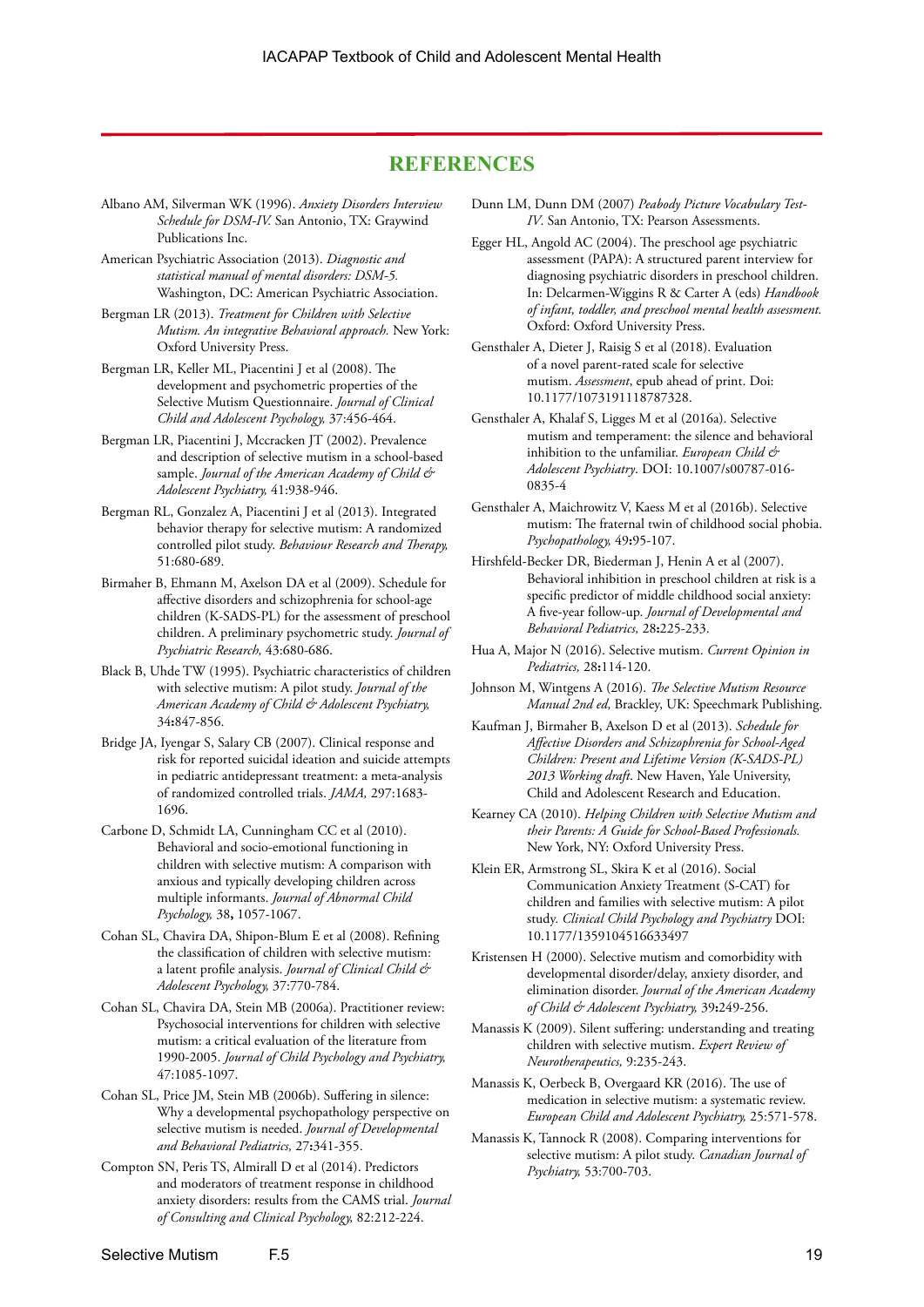- McHolm AE, Cunningham CE, Vanier MK (2005). *Helping your Child with Selective Mutism: Practical Steps to Overcome a Fear of Speaking.* Oakland, CA: New Harbinger Publications.
- Muris P, Hendriks E, Bot S (2015). Children of few words: Relations among selective mutism, behavioral inhibition, and (social) anxiety symptoms in 3- to 6-year-olds. *Child Psychiatry & Human Development,* 18**:**151-169.
- Muris P, Ollendick TH (2015). Children who are anxious in silence: A review on selective mutism, the new anxiety disorder in DSM-5. *Clinical Child and Family Psychology Revie,* 18:151-169.
- Oerbeck B, Johansen J, Lundahl K et al (2012). Selective mutism: A home-and kindergarten-based intervention for children 3-5 years: A pilot study. *Clinical Child Psychology and Psychiatry,* 17:370-383.
- Oerbeck B, Overgaard KR, Stein MB, Pripp AH, Kristensen H (2018). Treatment of selective mutism: a 5-year follow-up study. *European Child and Adolescent Psychiatry* 27:997-1009.
- Oerbeck B, Stein MB, Pripp AH et al (2015). Selective mutism: follow-up study 1 year after end of treatment. *European Child and Adolescent Psychiatry,* 24:757-766.
- Oerbeck B, Stein MB, Wentzel-Larsen T et al (2014). A randomized controlled trial of a home and schoolbased intervention for selective mutism – defocused communication and behavioural techniques. *Child and Adolescent Mental Health,* 19:192-198.
- Ostergaard KR (2018). Treatment of selective mutism based on cognitive behavioural therapy, psychopharmacology and combination therapy - a systematic review. *Nordic Journal of Psychiatry* 72:240-250.
- Remschmidt H, Poller M, Herpertz-Dahlmann B et al (2001). A follow-up study of 45 patients with elective mutism. *European Archives of Psychiatry and Clinical Neuroscience,* 251**:**284-296.
- Stein MB, Yang B-Z, Chavira DA et al (2011). A common genetic variant in the neurexin superfamily member CNTNAP2 is associated with increased risk for selective mutism and social anxiety-related traits. *Biological Psychiatry,* 69**:**825-831.
- Steinhausen H-C, Juzi C (1996). Elective mutism: An analysis of 100 cases. *Journal of the American Academy of Child & Adolescent Psychiatry,* 35**:**606-614.
- Strawn JR, Welge JA, Wehry AM et al (2015). Efficacy and tolerability of antidepressants in pediatric anxiety disorders: A systematic review and meta-analysis. *Depression and Anxiety,* 32:149-157.
- Toppelberg CO, Tabors P, Coggins A et al (2005). Differential diagnosis of selective mutism in bilingual children. *Journal of the American Academy of Child & Adolescent Psychiatry,* 44:592-595.
- [World Health Organization \(2018\). International Statistical](https://icd.who.int/browse11/l-m/en)  [Classification of Diseases and Related Health Problems](https://icd.who.int/browse11/l-m/en) [\(11th Revision\).](https://icd.who.int/browse11/l-m/en)

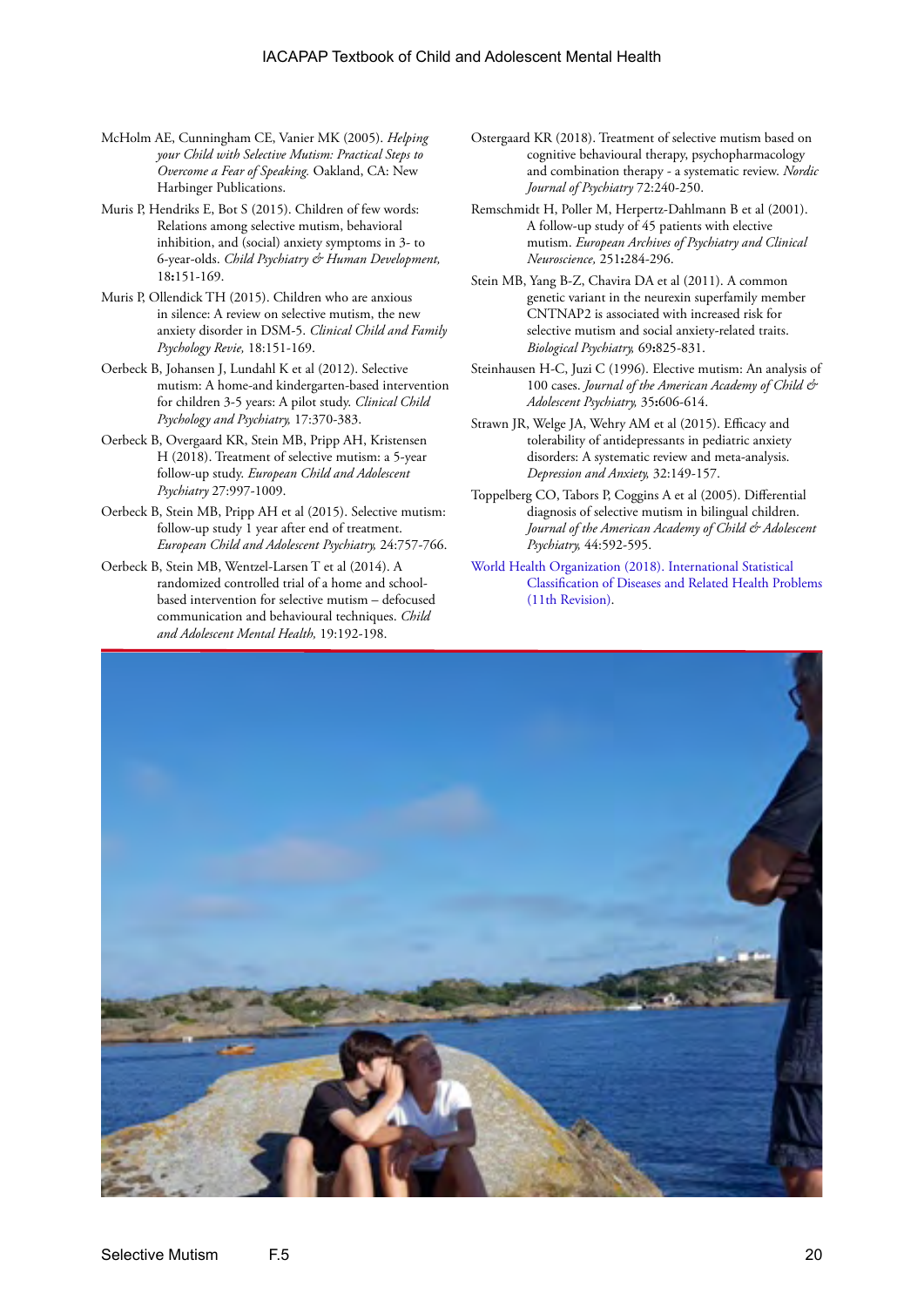## **Appendix F.5.1**

## **Overview of the 20 sessions in the Bergman Integrated Behavioral Therapy for children with selective mutism**

|                | <b>TOPIC</b>                                                            | <b>CONTENT</b>                                                                                                                                                                                                                                                                                                                                                                                                   |
|----------------|-------------------------------------------------------------------------|------------------------------------------------------------------------------------------------------------------------------------------------------------------------------------------------------------------------------------------------------------------------------------------------------------------------------------------------------------------------------------------------------------------|
| 1              | Introduction                                                            | Overview of treatment and begin to increase the child's comfort with the new situation                                                                                                                                                                                                                                                                                                                           |
| $\overline{2}$ | Feelings chart,<br>reward system                                        | Introduce and practise using the "feelings chart," a developmentally friendly,<br>subjective distress measure. Introduce child and family to the use of a behavioral<br>reward system to reinforce speaking behavior and help them to develop a tailored<br>system                                                                                                                                               |
| 3              | Class list and<br>hierarchy building                                    | Gather details about child's verbal behavior in class. Construct a "talking ladder" or<br>hierarchy (graded list of situations involving verbal communication that the child will be<br>working on)                                                                                                                                                                                                              |
| $\overline{4}$ | Exposure practice*                                                      | Review rationale behind exposure interventions and begin with in-session exposures<br>that guide future in and out of session exposures                                                                                                                                                                                                                                                                          |
| $5-9$          | Initial (mild)<br>exposures*                                            | Develop, execute, and assign exposure exercises for situations where the child has<br>difficulty speaking in-session and elsewhere (school, extended family, community,<br>$etc.$ )                                                                                                                                                                                                                              |
| 10             | Treatment midpoint<br>session                                           | Focus on review of progress to date and solve obstacles to success (e.g., teacher or<br>parent non-compliance, problems with reward program, lack of generalization, child's<br>oppositionality)                                                                                                                                                                                                                 |
| $11 -$<br>14   | Intermediate<br>(moderate)<br>exposures*                                | Continue working on exposures from child's hierarchy ("talking ladder") with input<br>from family and teachers                                                                                                                                                                                                                                                                                                   |
| 15             | Continued<br>exposures* and<br>introduction of<br>transfer of control   | Continue exposure tasks and introduce the concept of transfer of control whereby<br>responsibility for ongoing work is handed over to parent and child. Begin to elicit ideas<br>from parent/child for out of session exposures                                                                                                                                                                                  |
| $16-$<br>17    | Advanced exposures<br>and additional focus<br>on transfer of control    | Routinely working on more advanced exposure tasks and more focus on transferring<br>control and responsibility for treatment to family as well as teacher if appropriate                                                                                                                                                                                                                                         |
| $18 -$<br>19   | Review of progress;<br>advanced exposures<br>and transfer of<br>control | Recognize areas where progress has occurred and identify situations where difficulty<br>speaking remains. Develop strategies to continue working in these areas, particularly<br>if functional impairment remains. Allow family and teacher to offer suggestions of<br>exposure tasks to target remaining symptom areas                                                                                          |
| 20             | Relapse prevention<br>and graduation                                    | Present child with progress chart to acknowledge and reinforce gains. Develop list<br>of remaining challenges and together brainstorm ideas to continue working on these<br>areas. Review relapse prevention strategies. Present graduation certificate and, if time<br>permits, have small celebration<br>to the developmental lavel of the objet cimple cognitive restructuring techniques can be odded during |

\* When appropriate to the developmental level of the child, simple cognitive restructuring techniques can be added during these stages of the intervention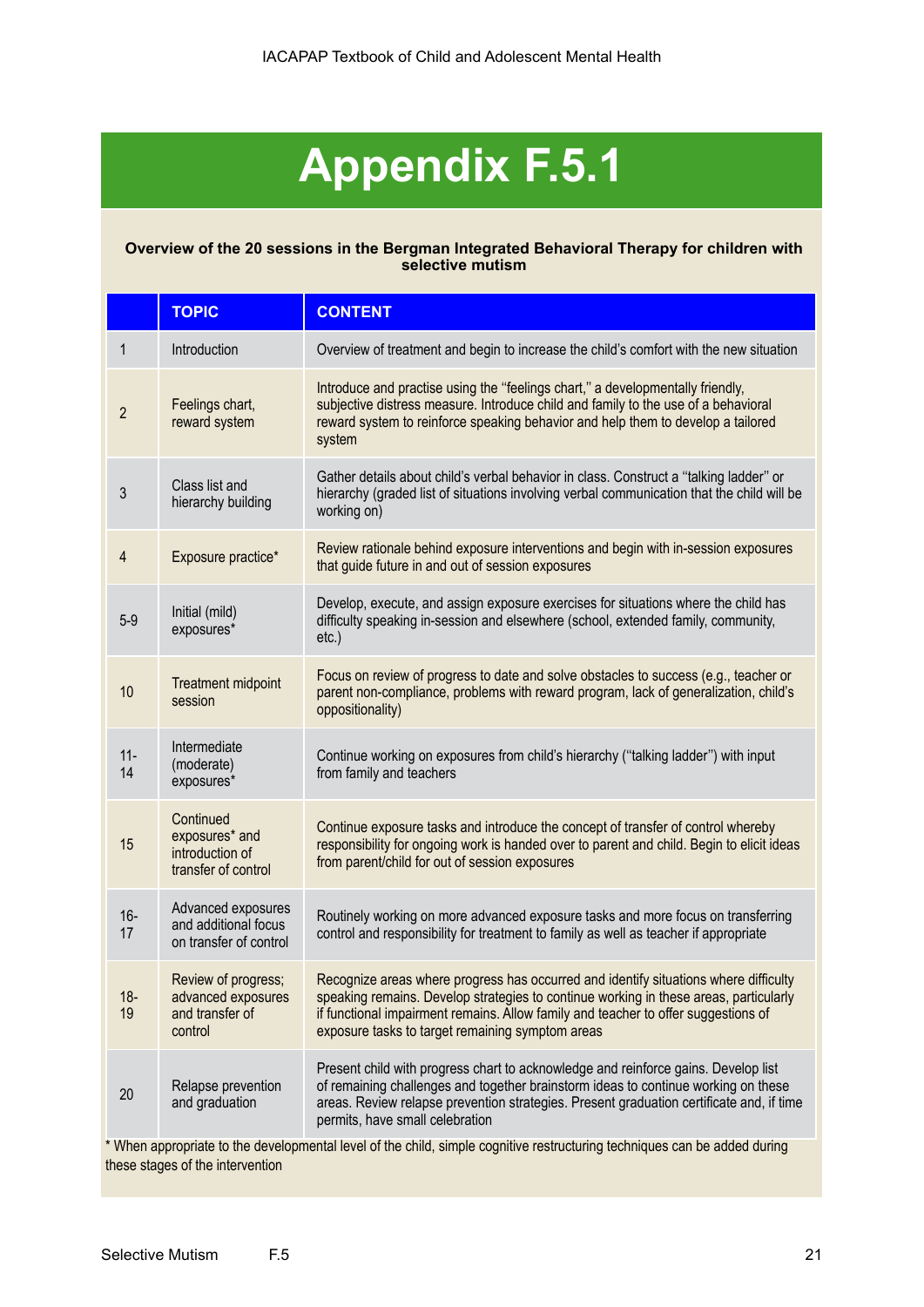## **Appendix F.5.2**

**Example of a form used to conduct a structured assignment according to the Bergman manual**

## **Assignment**:

**Reward expected:**

- **Outcome**: [1] Not attempted not possible
	- [2] Not attempted child did not tolerate it
	- [3] Attempted not completed
	- [4] Completed as assigned
	- [5] Completed with modifications

**Child's rating after exposure** (from 1-5; varying intensity of smiley and upset faces)

**Check here \_\_\_\_\_ if child rating not obtained.**

**Explain outcome**:

# **Appendix F.5.3**

## **Stages in the SM-Social Communication Comfort Scale (Elisa Shipon-Blum)**

- **Stage 0:** Child does not respond or initiate (seems frozen)
- **Stage 1:** Child communicates using nonverbal (non-spoken) communication and responds or initiates by pointing, nodding, gesturing, writing, or making non-speech noises
- **Stage 2:** Child is transitioning into verbal (spoken) communication and responds or initiates responses by making sounds or using a verbal intermediary that may include whispering or using a recording device
- **Stage 3:** Child communicates by speaking and responds or initiates using words in their typical, quiet, or altered voice from a rehearsed script or spontaneous speech.